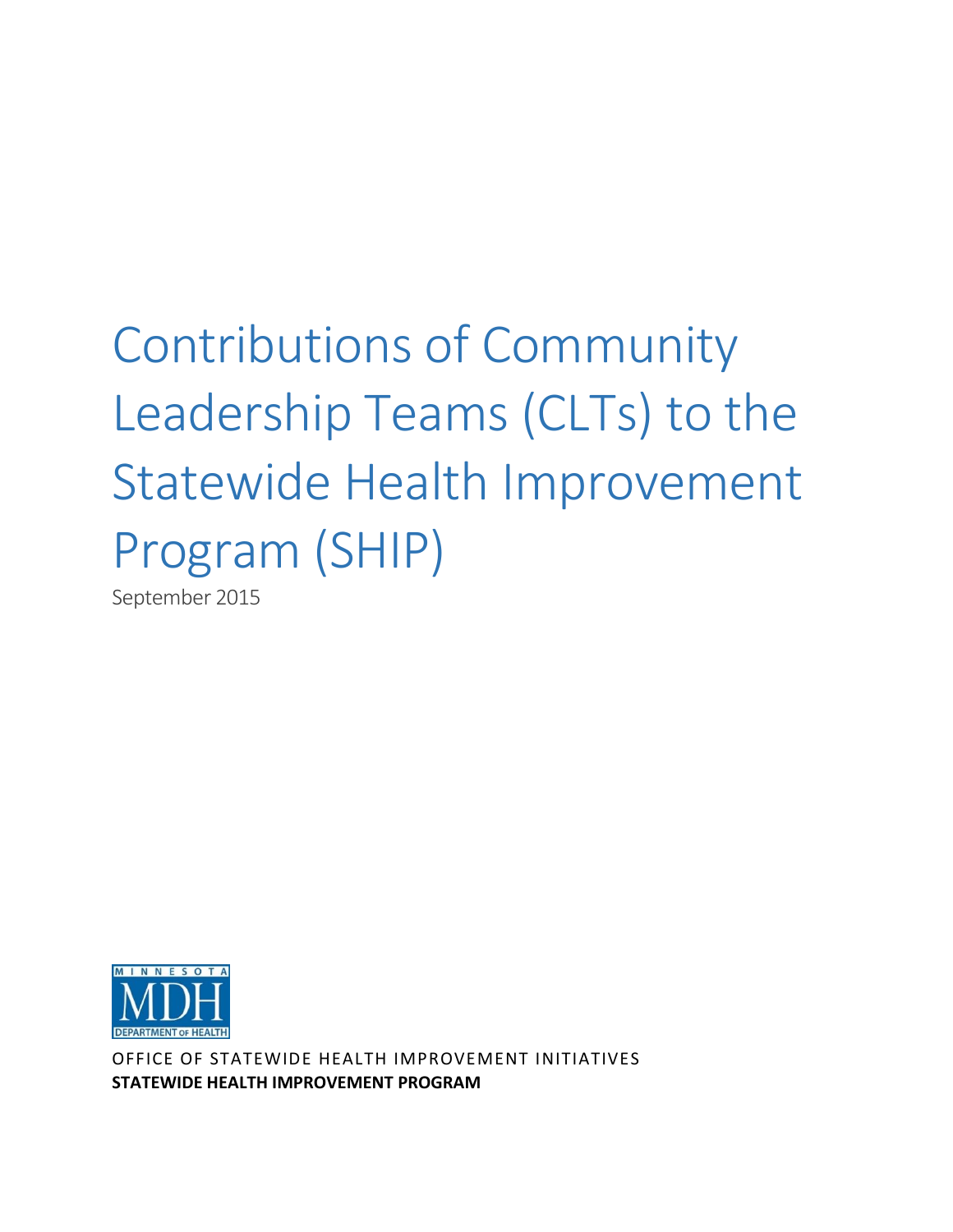# Table of Contents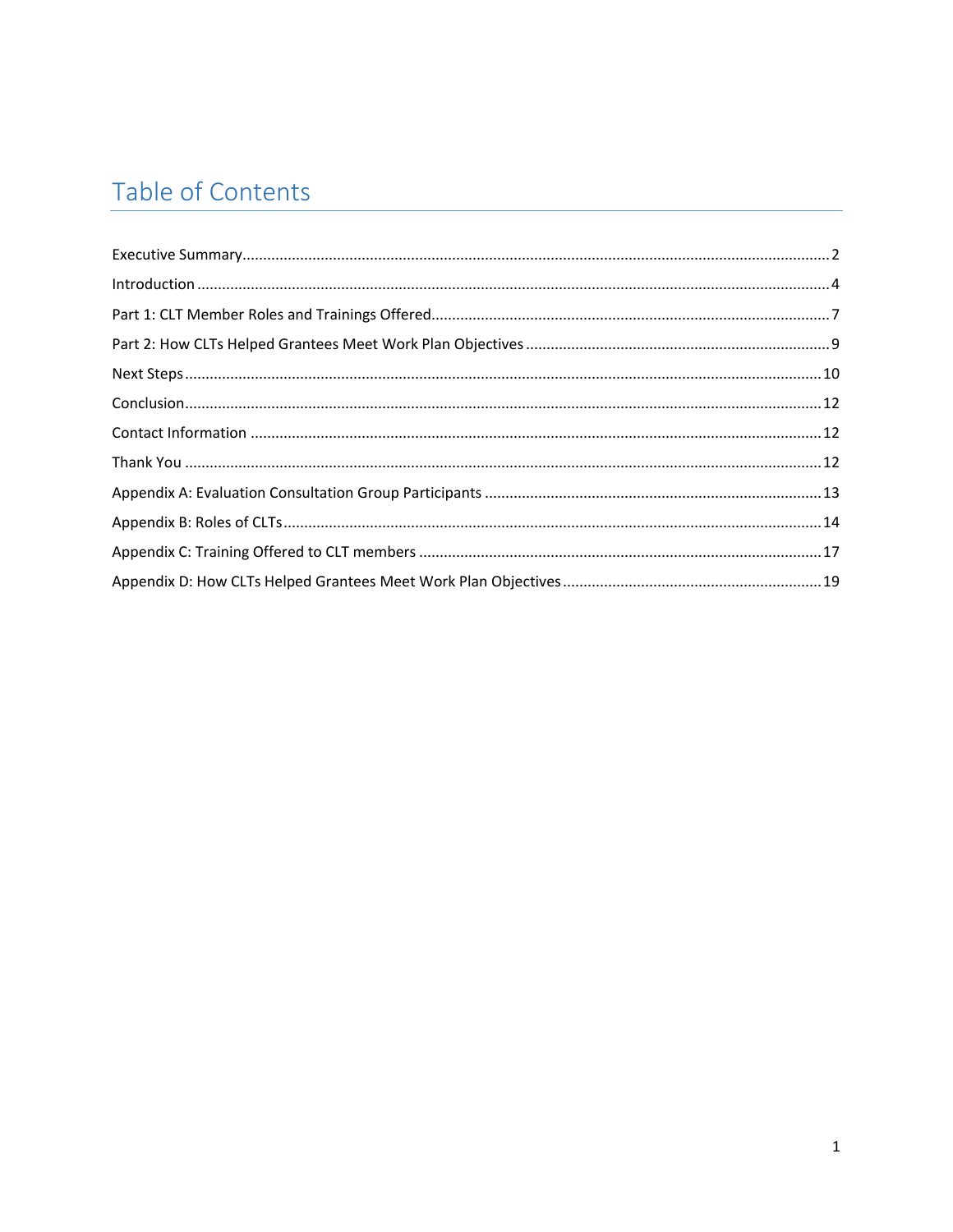# <span id="page-2-0"></span>Executive Summary

The Office of Statewide Health Improvement Initiatives (OSHII) evaluation staff at the Minnesota Department of Health (MDH) created this report to share information regarding the contributions of Community Leadership Teams (CLTs) to the Statewide Health Improvement Program (SHIP), identified via analysis of grantee quarterly reports. The findings will inform SHIP 4 planning for technical assistance and CLT monitoring and evaluation. This report also will serve as a resource for SHIP grantees on CLT member contributions across the state.

### Part 1: CLT Member Roles and Trainings Offered

The analysis of quarterly reports identified the various roles CLT members held as well as trainings grantees offered to them to enhance capacity during SHIP 3. See Appendix B for description of roles, page 16.

CLT roles reported most frequently:

- Connector/networking
- Multi-sector representation
- Articulator of a shared vision

The least reported CLT roles include:

- Chairs and co-chairs
- Access to elected position of power/elected official
- Advocate

Capacity-enhancing opportunities offered by grantees to CLT members focused on specific SHIP strategies and foundational skills. Within the foundational skills trainings arena, health equity trainings were offered the most frequently. Some grantees leveraged support from external organizations, resources, and materials to provide both interactive training and non-interactive educational materials to CLT members.

### Part 2: How CLTs Helped Grantees Meet Work Plan Objectives

The analysis of quarterly reports revealed how CLT members supported grantees in meeting work plan objectives. Findings were organized into three topic areas, and emerging themes were identified.

#### **CLT members were engaged and interested in the work**

CLT members who were engaged in their roles helped grantees meet work plan objectives. One of the most successful approaches in keeping CLT members engaged was emphasizing the importance and recognizing the work that was being completed because of the CLT. Grantees described how offering incentives and benefits, as well as accommodating CLT member requests regarding meeting timing, length, and location also impacted CLT member engagement. Grantees made sure to communicate with CLT members between CLT meetings.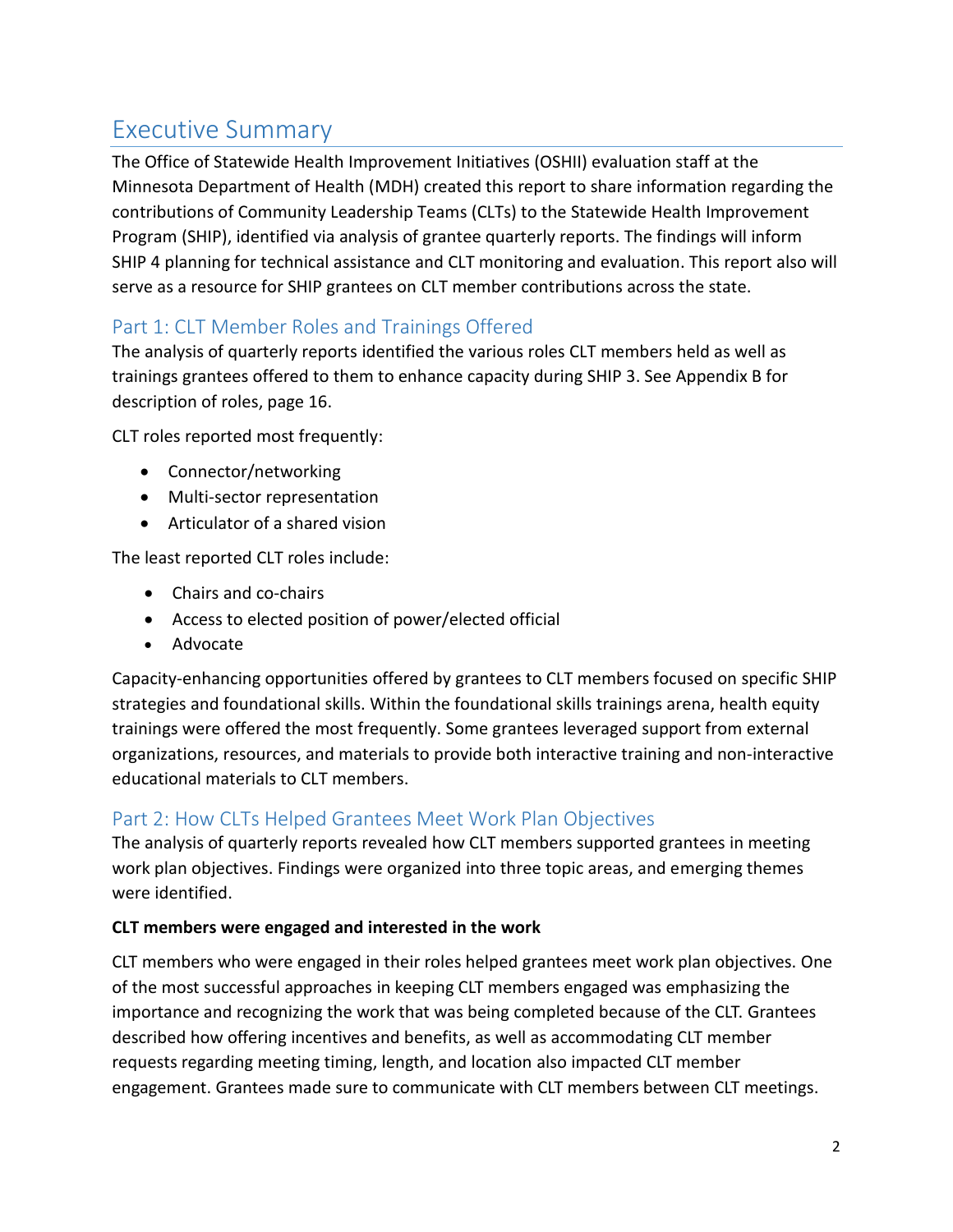#### **CLTs helped inform the direction of SHIP and supported SHIP work in the community**

CLT members were included in strategic planning and tasks to carry out SHIP 3 work plans. CLT members helped inform the direction of SHIP by forming priorities, sharing strategy ideas and suggestions for areas to work in, identifying challenges and barriers, discussing disparities, and considering health equity areas within the community. In addition, CLT members connected grantees to the community, assisted in forming relationships, and identified and secured other community funding opportunities to support SHIP objectives.

#### **CLTs were involved in decision making**

Many grantees described asking their CLT members for feedback on work plans, budgeting for the SHIP projects in the community, assistance with preparing requests for proposals, and identifying new partnering organizations. Furthermore, CLT members developed CLT roles and structure.

#### **Conclusion**

MDH leveraged data previously collected for quarterly progress reports to inform an evaluation related to the contribution of CLTs to SHIP 3. While extracting such data from the SHIP grantee monitoring system minimized both the cost of the evaluation and the reporting burden on grantees, the monitoring system was not designed for the purposes of evaluation, so conclusions about outcomes must be made with caution, as many perspectives may still not be represented here. Despite these limitations, this first step to understand the current state of CLT functioning was crucial, and now measures of success and clear objectives need to be identified in order to structure a CLT evaluation for SHIP 4.

CLTs are engaged in decisions to inform the direction of SHIP, networking, communicating SHIP efforts inside and outside of SHIP and the community, as well as providing feedback to grantees. Grantees reported on the importance of keeping CLTs engaged and recognizing the work CLT members are doing to support SHIP.

MDH will continue to facilitate discussions between SHIP grantees and OSHII technical assistance and evaluation staff to solicit input for planning and discussion of findings, resolving remaining questions, and next steps. The SHIP 4 monitoring and evaluation systems will be designed to intentionally reflect the contribution of CLTs contribute to SHIP.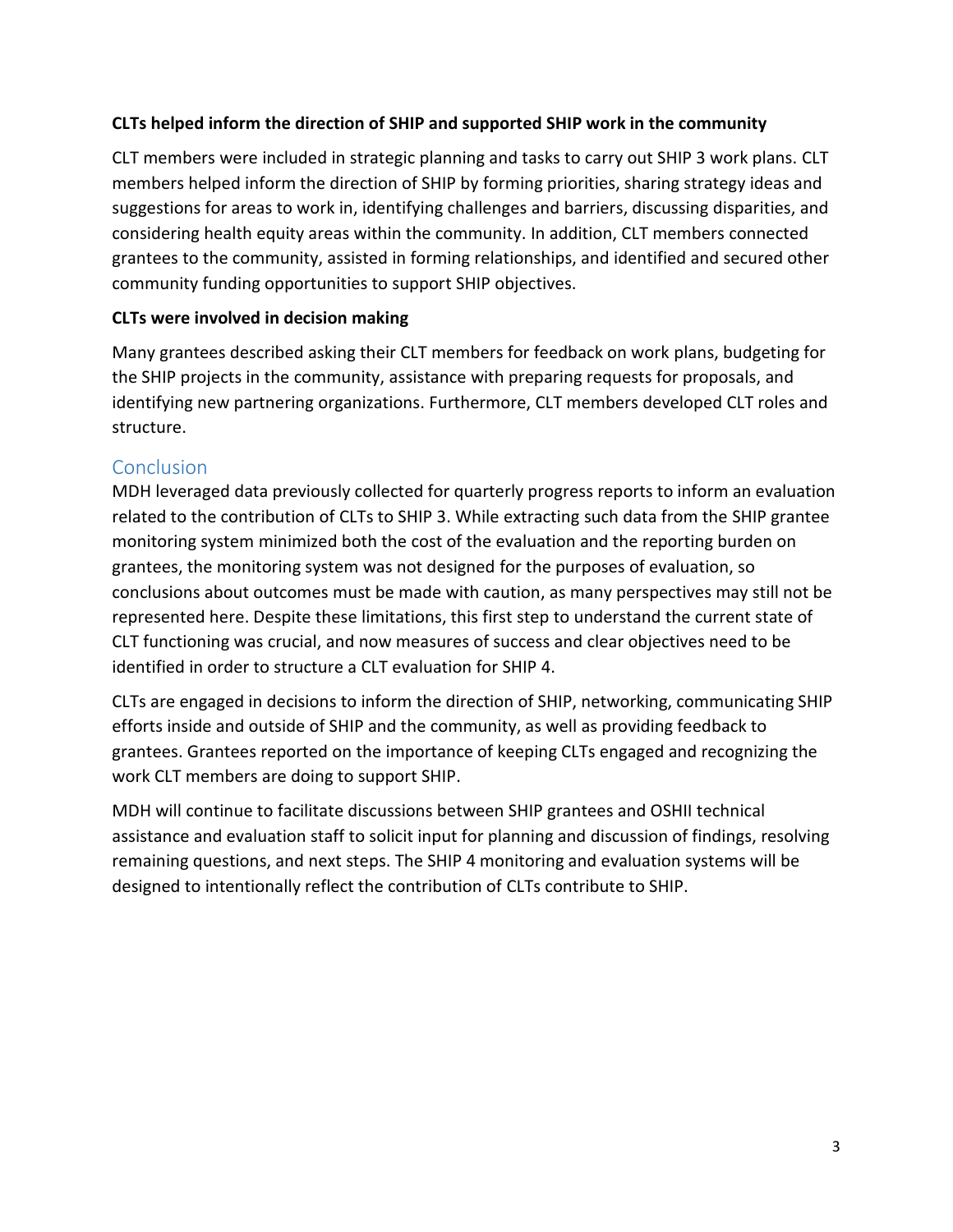# <span id="page-4-0"></span>Introduction

This report provides a summary of how Statewide Health Improvement Program (SHIP) grantees have engaged with Community Leadership Teams (CLTs) during SHIP 3 and how CLTs contribute overall to SHIP, with a focus on the following topics:

- Roles of CLT members
- Presentations or trainings offered to CLT members
- How CLTs helped grantees meet work plan objectives
	- o CLTs were engaged and interested in the work
	- o CLTs helped inform the direction of and supported SHIP work in the community
	- o CLTs were involved in decision making

The primary audience for this report is MDH Office of Statewide Health Improvement Initiatives (OSHII) staff, SHIP coordinators, Local Public Health (LPH) directors and CLT members.

# Vision for CLT Contributions to SHIP

CLTs provide vital connections that not only ground but also advance the goals and work of SHIP in communities across the state. The formation and support of CLTs represent a valuable opportunity to engage a diverse set of stakeholders to create and advance health in their communities. In SHIP 4, grantees will be supported and encouraged to build capacity to strengthen the roles of their CLT members to lead SHIP work in their communities. MDH will help grantees identify opportunities to build and engage CLTs in decision making. MDH wants to understand how grantees are using their CLTs to accomplish their SHIP goals in the community. MDH will be building in more monitoring and evaluation opportunities related to CLTs in SHIP 4 to assist in providing technical assistance to support grantees and their CLTs along with sharing best practices among grantees. In addition, MDH will continue these conversations with LPH leadership throughout SHIP 4 to create and maintain momentum of these priorities.

### Purpose

This report was created to share the information MDH currently has about how CLTs contribute to SHIP. MDH wants to understand how grantees are utilizing their CLTs to accomplish their SHIP goals in the community. MDH will use the findings from this report to inform technical assistance planning and to help inform the focus of CLT monitoring and evaluation for SHIP 4. This report is also intended to facilitate information sharing, so SHIP coordinators can learn how CLTs are contributing to SHIP across the state.

### Stakeholder Input

The topic areas for this report were identified as priorities through conversations with MDH community engagement staff (Jeannette Raymond), OSHII leadership (Julie Myhre), and LPH SHIP grantees that participate in the Evaluation Consultation Group (a volunteer group that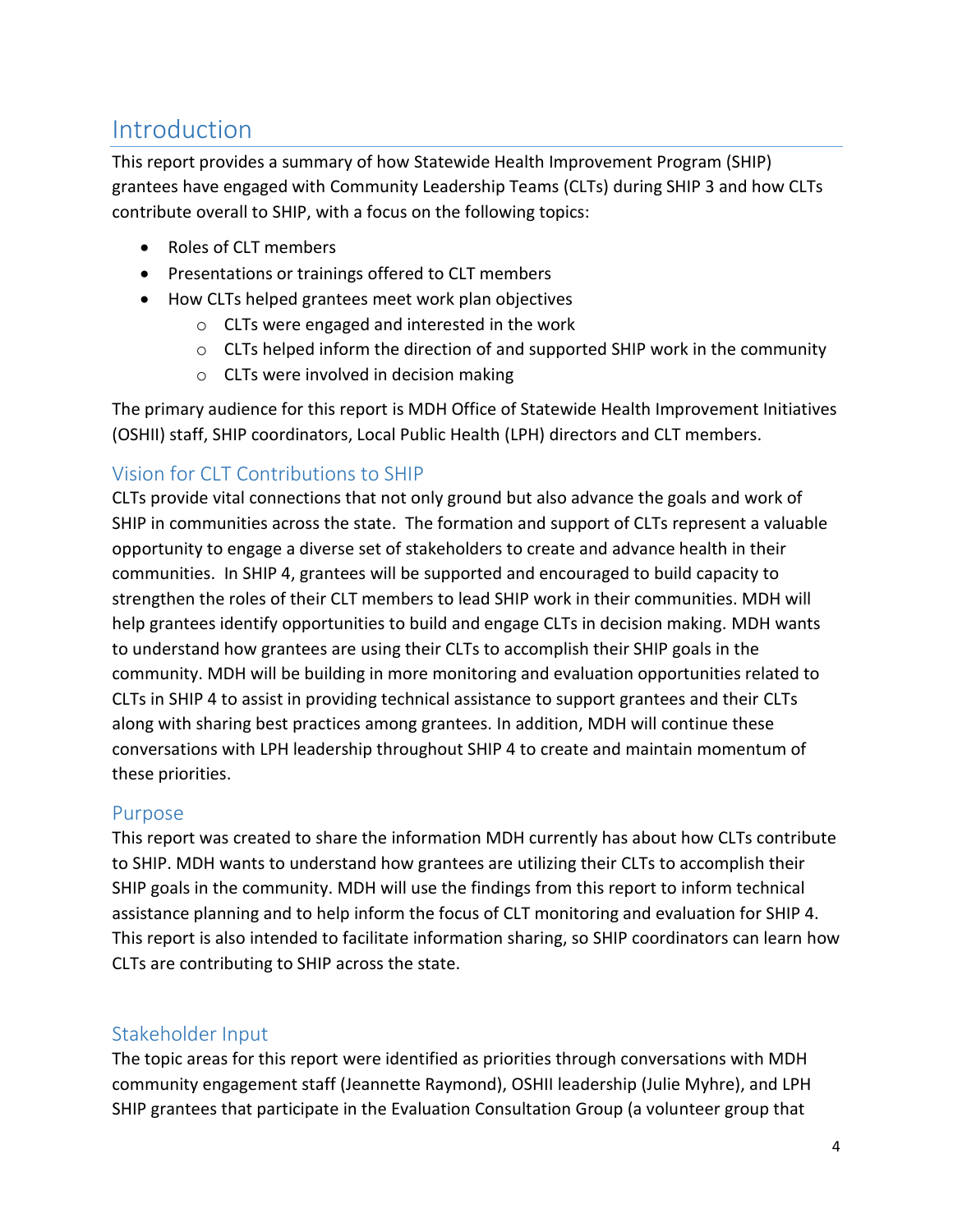provides feedback and insights to the OSHII Evaluation and Surveillance Team on evaluation topics). See Appendix A for a list of participants. These stakeholders also reviewed analyses and provided feedback on draft reports and suggestions for disseminating results.

### Data Sources

All data below are summarized from quarterly and annual reports that SHIP 3 grantees submitted to MDH from January 2014 through April 2015. All SHIP 3 grantees (N=38) submitted reports during this timeframe. Responses to the following question prompts related to CLTs were compiled to create the dataset:

- *Please reflect on your CLT's role and work in SHIP over the past quarter. When drafting your response you might consider:*
	- o *Any changes in your CLT not already reported elsewhere*
	- o *The roles of CLT members*
	- o *Any presentations or trainings offered to CLT members*
	- o *How CLT efforts helped to reach SHIP work plan objectives*
	- o *How CLT engagement helped connect SHIP work to community stakeholders*
	- o *How your CLT has helped to inform the direction of your SHIP work*
	- o *How you keep your CLT members engaged and interested in the work*
	- o *How you recognize the work and efforts of your CLT*

The data were then coded into themes. This report discusses the major themes and findings. Specific CLT member roles and trainings are summarized in Part 1 of this document. In Part 2, broader topic areas were condensed to describe how CLTs helped to reach SHIP work plan objectives (including how CLTs helped inform the direction of and supported SHIP work in the community, how CLTs have been involved in decision making, and how grantees kept CLTs engaged and interested).

### **Limitations**

Quarterly and annual report questions regarding work with CLTs were not specific and had optional question prompts for grantees to report on. Not all grantees responded to all question prompts. The grantees that reported answers to the prompts responded in varying levels of detail. Information provided by grantees was open for interpretation by MDH staff when responses were not specific. Because of these limitations, conclusions about outcomes must be made with caution, as many perspectives may still not be represented here. Common themes are described and frequencies are provided when possible.

There was likely work done with CLTs that isn't represented in this report or was communicated to MDH staff via other methods. Results may be influenced by reporting bias, such as underreporting of challenges and more focus on desirable outcomes. Challenges may also have been reported to MDH through other methods.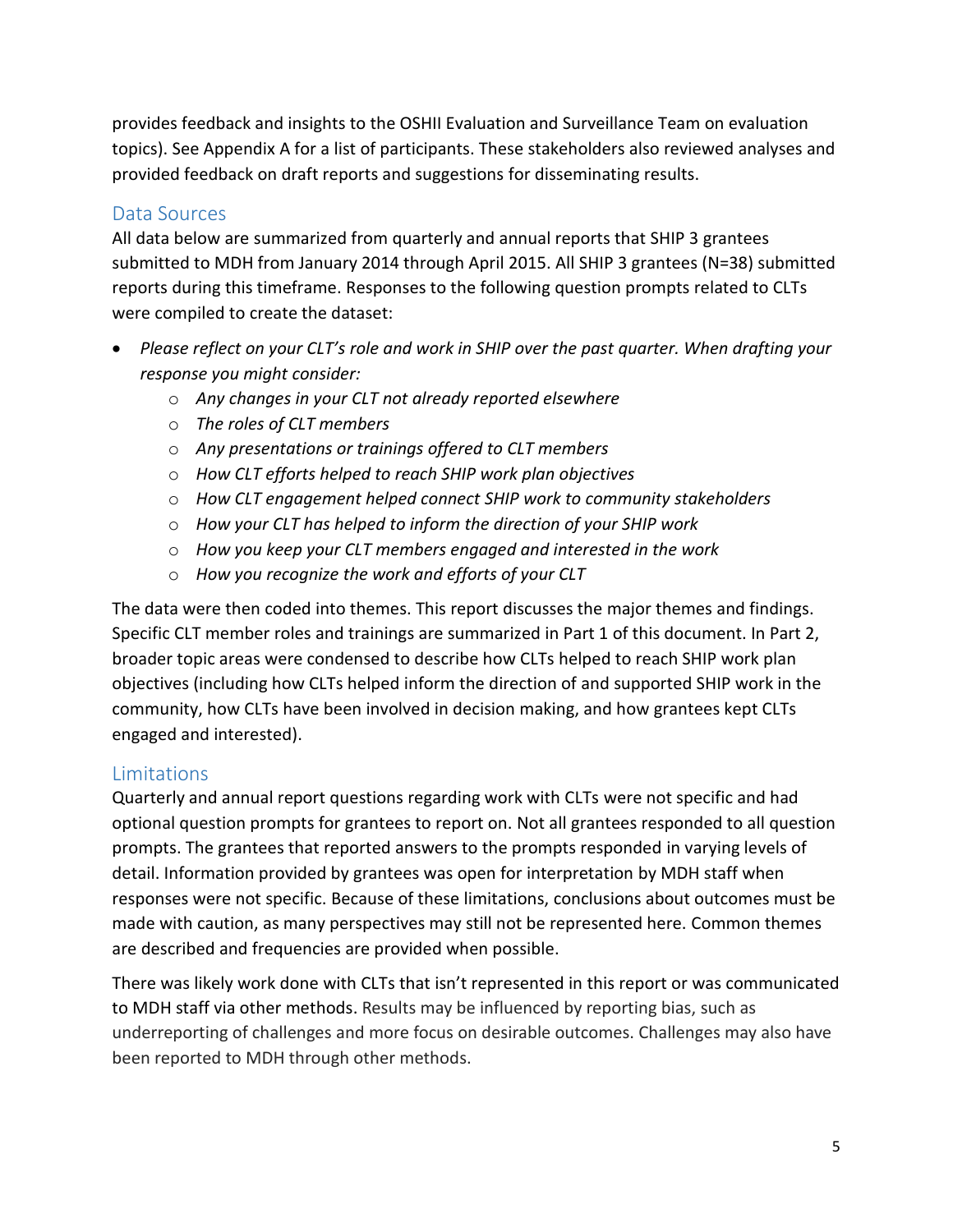The dataset reviewed for this report did not include CLT meeting minutes, verbal communication, or monthly contact forms or conversations regarding CLTs.

MDH did not provide indicators for grantees to report on or clearly define what expectations or success would look like for a CLT, so this report cannot draw conclusions about successful outcomes.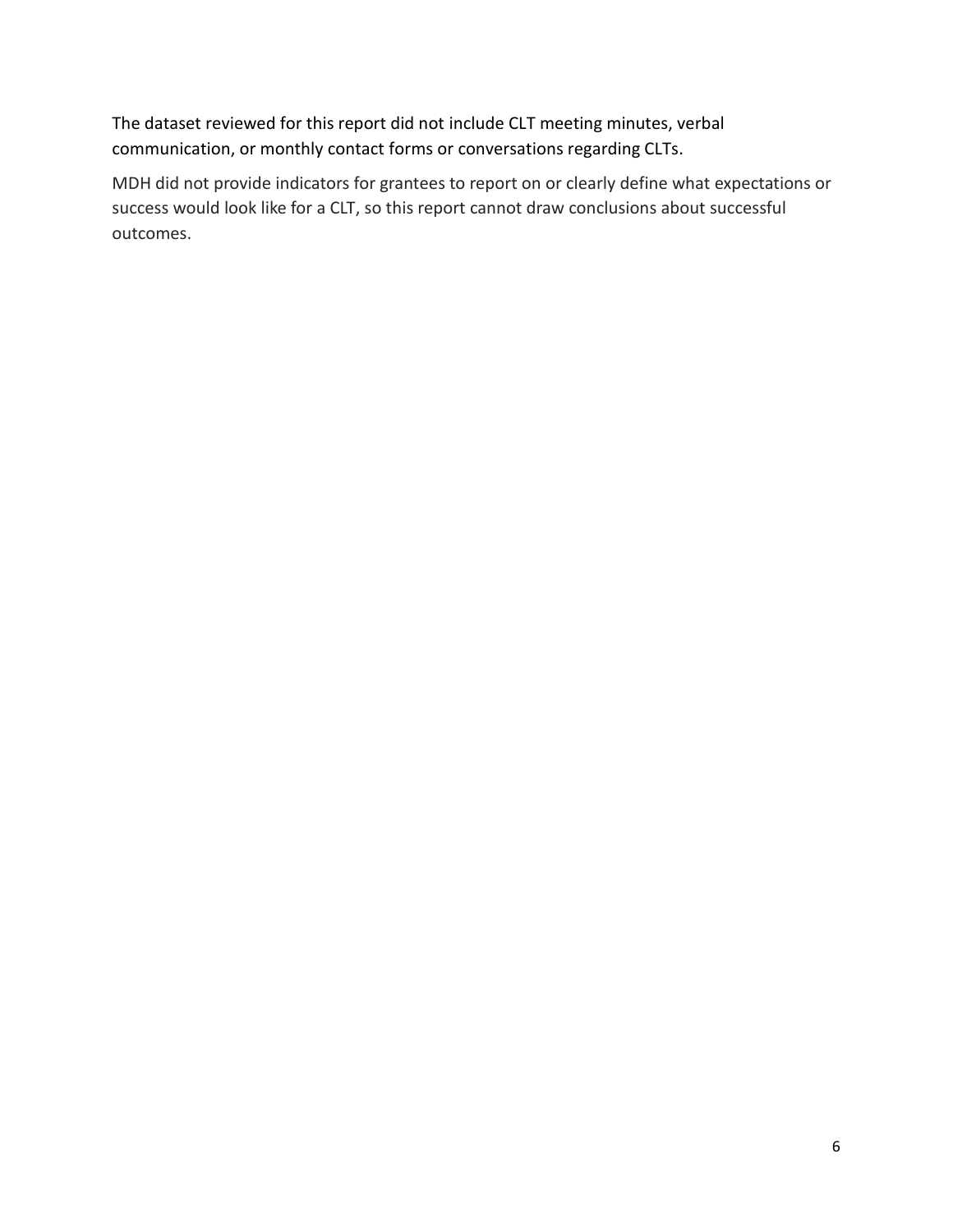# <span id="page-7-0"></span>Part 1: CLT Member Roles and Trainings Offered

#### Roles of CLT Members

#### Methods

Data were reviewed for the duties and responsibilities of CLT members. A list of CLT roles was generated to guide the coding of the data. This list included CLT member roles identified through discussions in 2014 with SHIP grantees and CLTs with Jeannette Raymond, the SHIP community engagement lead from the MDH Community Engagement Unit (see Appendix B for the report that includes a description of the identified roles). For this summary, stakeholders requested that chairs and co-chairs be added to the list of possible CLT member roles to understand more about how CLT meetings are led. Each SHIP grantee was counted only once within each CLT member role.

#### Results

The CLT member roles and number of grantees reporting the role within their CLT are represented in Table 1 below, starting with the most frequently reported roles. Grantees most frequently reported CLT members in the roles of connector/networking, multi-sector representation, and articulator of a shared vision. The least reported roles were chairs and cochairs, access to elected position of power/elected official, and advocate.

| <b>Table 1: Roles of SHIP CLT members</b>                                 |                                                  |  |
|---------------------------------------------------------------------------|--------------------------------------------------|--|
| <b>CLT Member Role</b>                                                    | <b>Number of grantees</b><br>reporting this role |  |
| Connector/Networking                                                      | 32                                               |  |
| Multi-sector representation on<br>the CLT                                 | 27                                               |  |
| Articulator of a shared and<br>inspiring vision<br>(promotion/ambassador) | 27                                               |  |
| Advisor or Decision Maker                                                 | 11                                               |  |
| <b>Chairs and Co-Chairs</b>                                               | 5                                                |  |
| Access to elected position of<br>power/elected official                   | 3                                                |  |
| Advocate                                                                  | ς                                                |  |

### Training Offered to CLT Members

#### Methods

Data were reviewed for mention of training, education, and development offered to CLT members. A list of training categories was generated by MDH community engagement staff to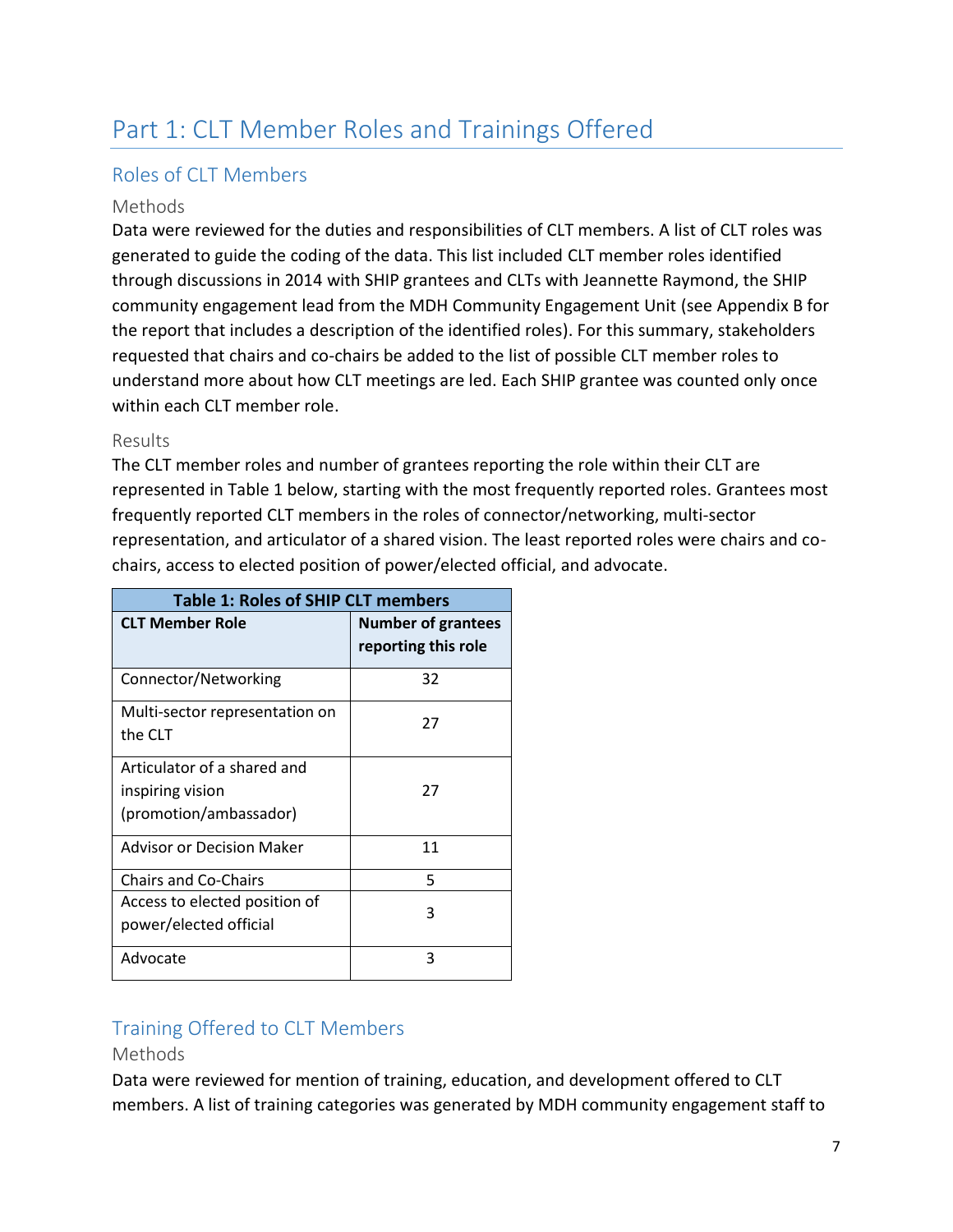guide the coding of the data. Names of trainings and external training resources were also extracted from the data.

#### Results

Grantees reported trainings that focused mostly on SHIP strategies and foundational skills; see Table 2 below. Active living and healthy eating were the most frequently mentioned training topics on SHIP strategies. Health equity trainings were the most frequent foundational skill trainings. See the Appendix C for a detailed list of trainings offered in each training category. Each SHIP grantee was counted only once within each training category.

| <b>Table 2: Number of Trainings by Category</b> |                                                            |
|-------------------------------------------------|------------------------------------------------------------|
| <b>Training Category</b>                        | <b>Number of Grantees that</b><br><b>Offered Trainings</b> |
| <b>SHIP Strategies</b>                          | 14                                                         |
| <b>Foundational Skills</b>                      | 12                                                         |
| <b>SHIP Orientation</b>                         | 5                                                          |
| Assessment and/or Planning                      | C                                                          |
| <b>General Information</b>                      | ς                                                          |
| <b>Training Information</b>                     | 3                                                          |

The following external organizations, resources, and materials supported grantees in providing written or interactive training for CLT members:

- American Lung Association
- Association for Nonsmokers
- Blue Zones
- Bridges Out of Poverty
- Institute for Clinical Systems Improvement (ICSI)
- MDE Presentation on the Federal Smart Snack Guidelines
- Public Health Law Center
- Gallup: Strengths Finder 2.0
- Voices for Racial Justice
- Wilder Research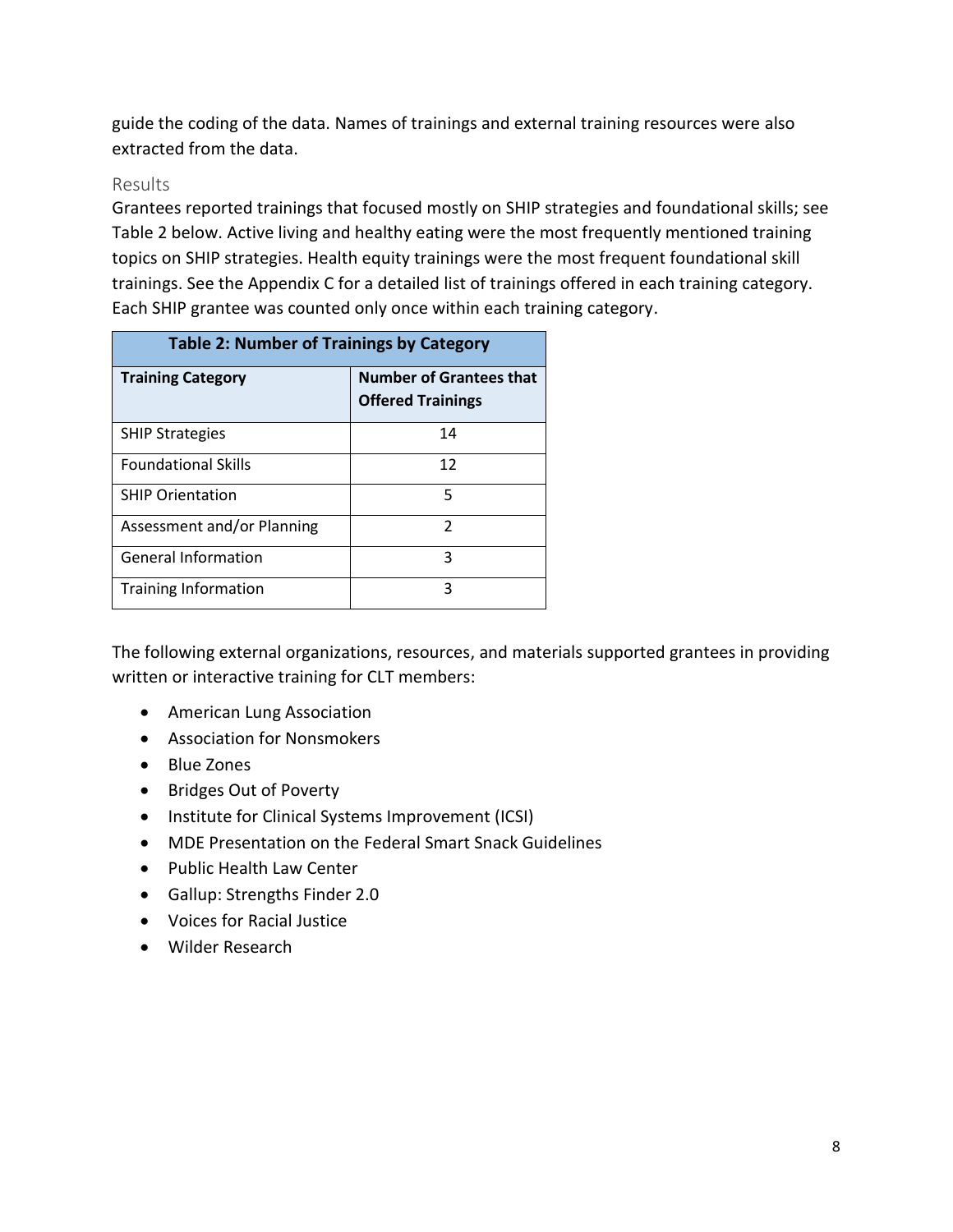# <span id="page-9-0"></span>Part 2: How CLTs Helped Grantees Meet Work Plan Objectives

#### Methods

To understand how CLT members helped grantees meet work plan objectives in SHIP 3, the data were reviewed for responses related to the following topic areas: how CLT members were engaged and interested in the work, how CLTs helped inform the direction of SHIP and supported SHIP work in the community, and how CLTs were involved in decision making. These topic areas define and inform the work grantees and CLTs completed to meet work plan objectives. Emerging themes were identified and are summarized below each topic area.

#### Results

Grantees reported various ways they utilized and worked with their CLT members to meet work plan objectives. Emerging themes are summarized below; see the Appendix D for more detail.

#### **CLTs were engaged and interested in the work**

- CLT members who were engaged in their roles helped grantees meet work plan objectives.
- SHIP coordinators communicated with CLTs in various ways and emphasized the importance of their work on helping to meet SHIP 3 work plan objectives.
- Grantees depended on CLT feedback to make sure the needs of the CLT were met.
- Grantees used various methods to recognize CLT members internally. Grantees also recognized their CLT members externally.
- Grantees offered incentives to CLT members during their meetings, such as food and training/professional development.
- Grantees involved the CLT in making meaningful decisions.

#### **CLTs helped inform the direction of SHIP and supported SHIP work in the community**

- Grantees engaged CLT members in strategic planning to carry out SHIP 3 work plans.
- CLT members supported grantees in planning and assessing strategies in the community.
- CLTs created workgroups (also referred to as subgroups or subcommittees) and completed tasks to meet work plan objectives.
- The positions CLT members hold in the community were valued and utilized to meet SHIP work plan objectives through mutually beneficial work and interests.
- CLT members provided expertise and knowledge of the community. CLT members brought their knowledge of the community to SHIP and CLT meetings to target SHIP work.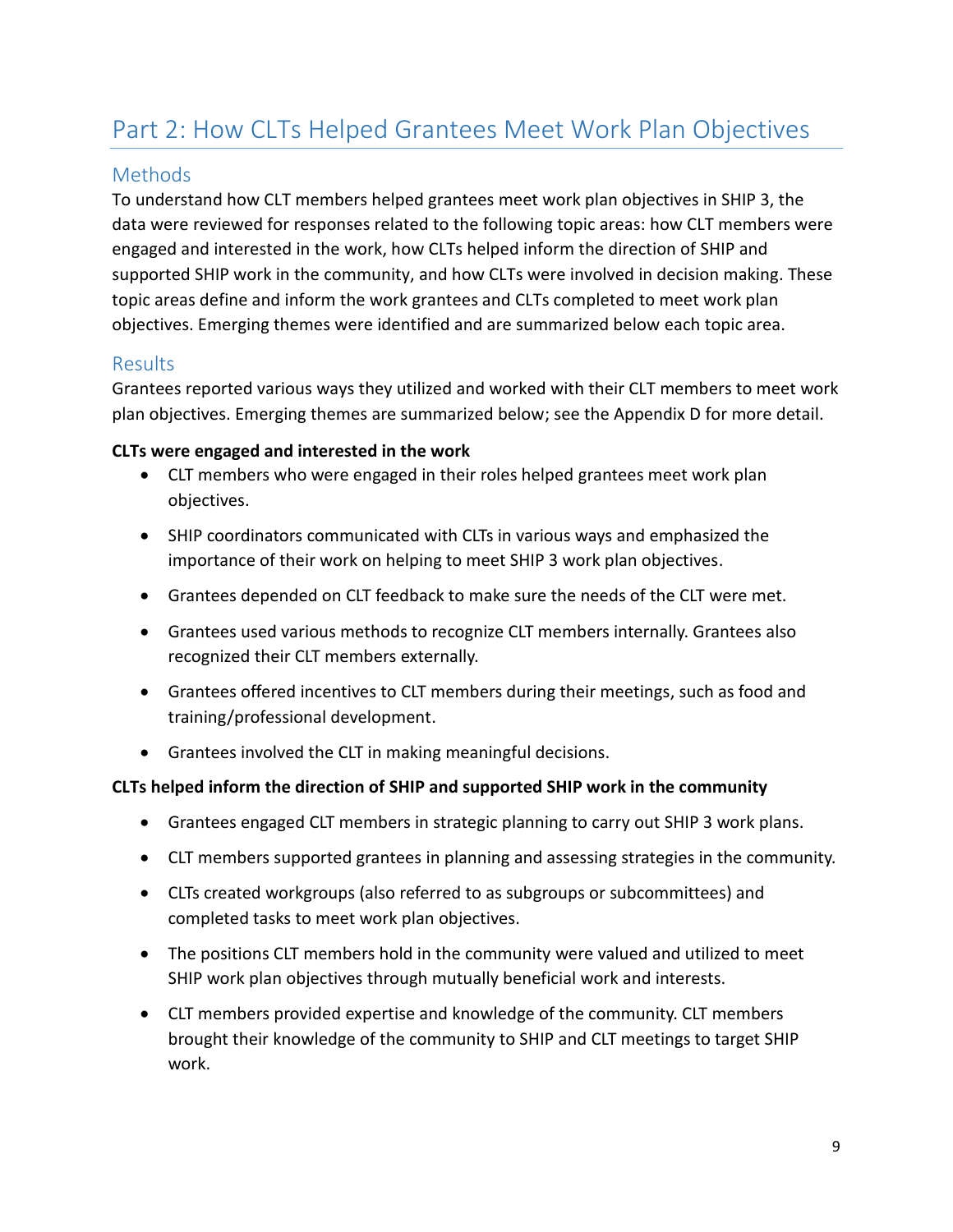- CLT members helped connect SHIP staff to other partners and similar initiatives in the community, including connecting existing groups with similar interests. CLT members helped build new community partnerships.
- CLT members networked within the CLT (internally) and within the community (externally). CLT members promoted SHIP work in the community.
- CLT members assisted grantees in identifying funding opportunities.

#### **CLTs were involved in decision making**

- CLT members supported grantees with Request for Proposal (RFP) applications.
- Members of the CLT helped decide how grantee funding would be allocated in the community (mini-grant process).
- CLT members supported grantees in marketing and communication planning.
- Grantees asked CLT members for feedback on work plan initiatives.
- CLT members decided on the organization and structure of their CLT, and roles of CLT members.

# <span id="page-10-0"></span>Next Steps

This report is part of Phase One in SHIP CLT evaluation planning, which involves reviewing and summarizing information MDH has already gathered from SHIP grantees, or will be gathering within SHIP 3, to inform current understanding of CLT involvement in SHIP and assist with technical assistance and evaluation planning for SHIP 4. Research and best practices for community engagement as it relates to evaluation findings will be considered and used to inform MDH communications with SHIP grantees and technical assistance for SHIP 4. The timeline for this phase is April – October 2015. In addition to the SHIP 3 quarterly and annual reports that have been summarized in this report, the following data sources will be reviewed:

- Characteristics of CLT members reported in SHIP 4 applications
- CLT-related questions submitted in the August 2015 quarterly report
- Supplementary materials on CLT evaluation methods grantees submitted via the August 2015 quarterly report

Phase Two, dissemination, will be carried out as summaries from the first phase are complete. The timeline for this phase is August – September 2015, and ongoing during SHIP 4. Written summaries will be shared with stakeholders and opportunities for interactive discussion of results will be organized, including a webinar focused on community engagement technical assistance for SHIP grantees.

Phase Three will involve planning and implementing a CLT evaluation in SHIP 4. Such an evaluation may be designed to help MDH monitor how well training and technical assistance is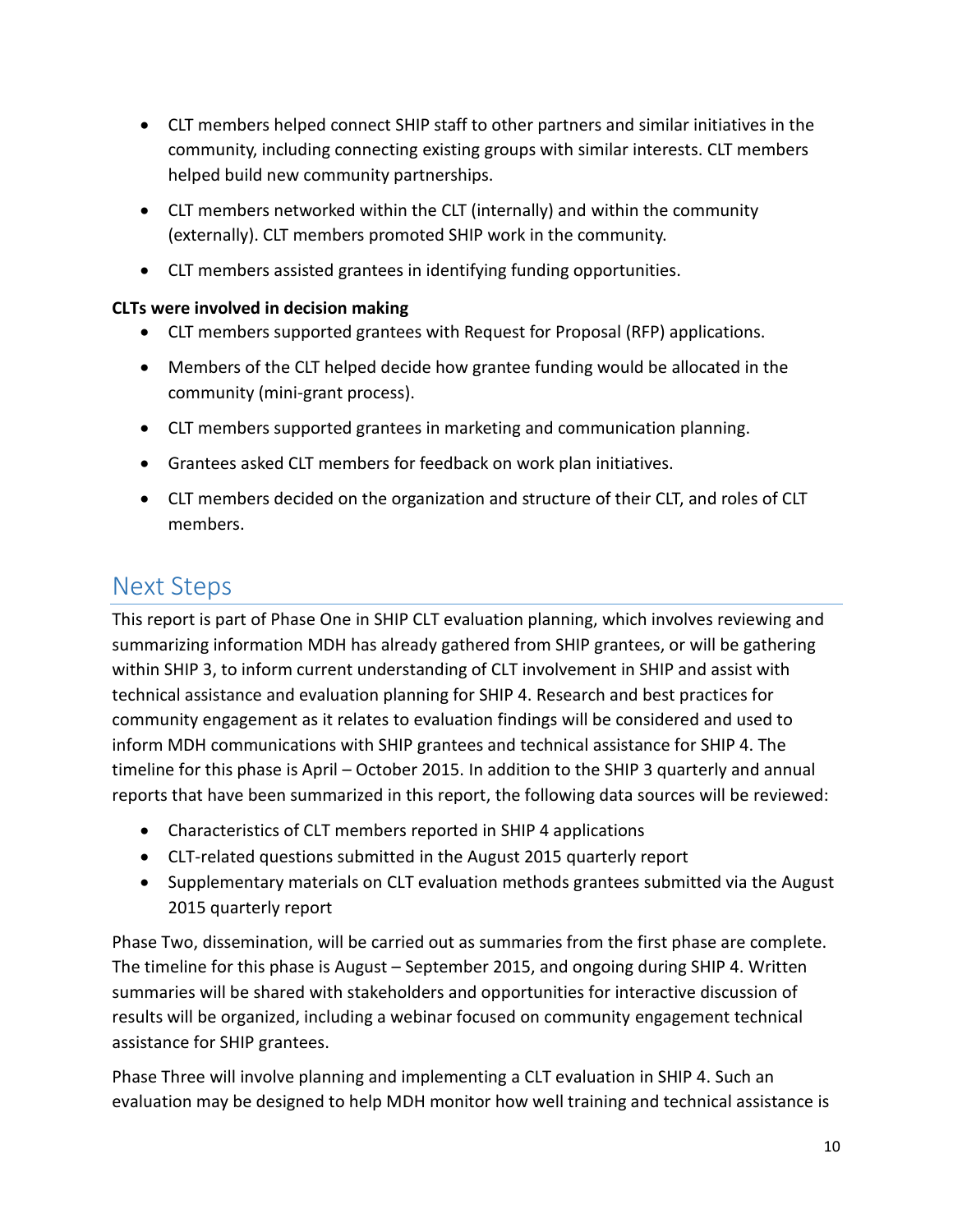meeting the needs of SHIP grantees and CLTs. SHIP Evaluation Consultation Group participants will be involved in the planning of a CLT evaluation for SHIP 4. Initial results from Phase One will be used by MDH to inform technical assistance for SHIP grantees relating to community engagement.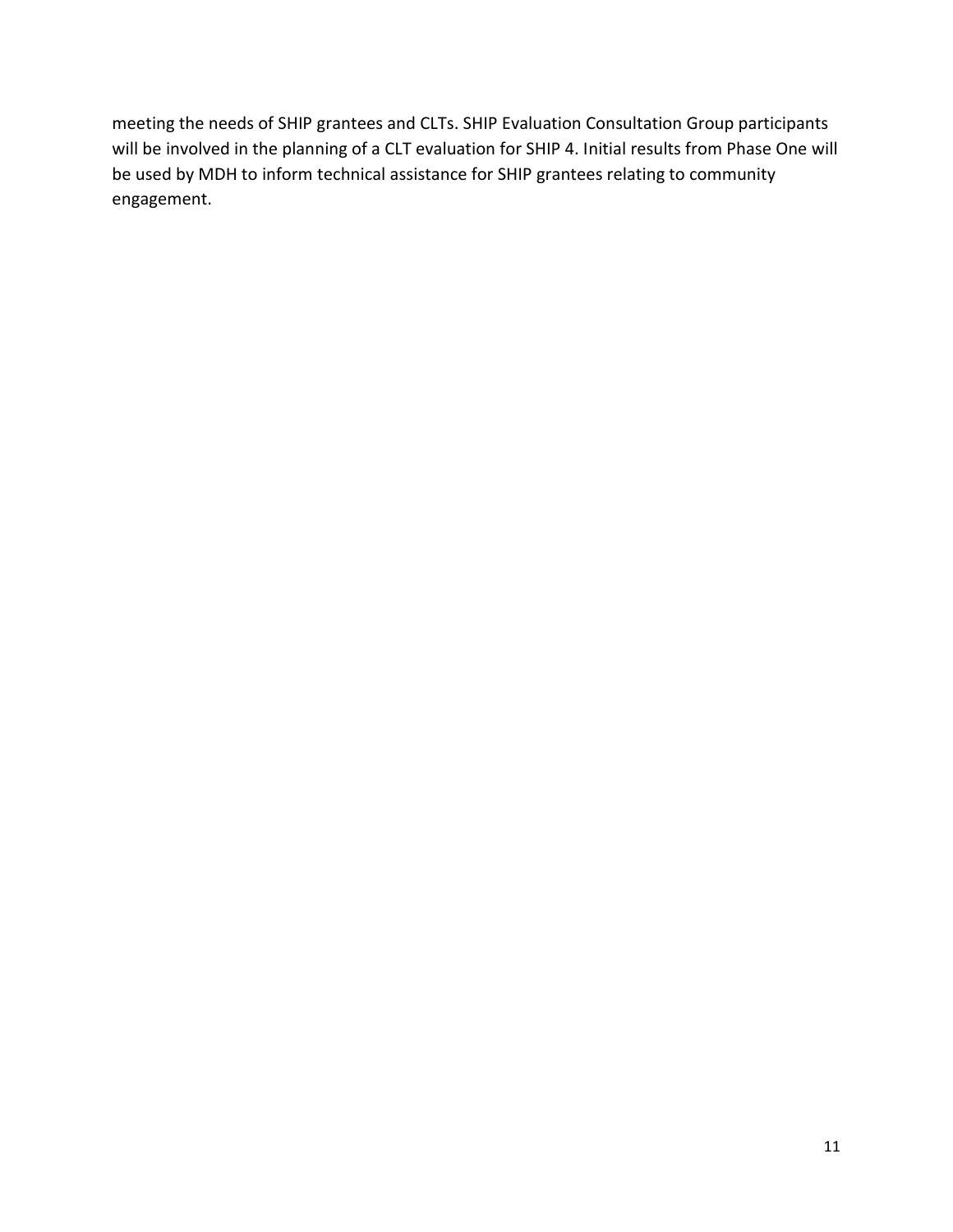# <span id="page-12-0"></span>Conclusion

Reviewing grantee quarterly and annual reports allowed MDH to assess how grantees are working with and engaging their CLTs in SHIP work. CLTs are engaged in decisions to inform the direction of SHIP, in addition to networking, communicating SHIP efforts inside and outside of SHIP and the community, as well as providing feedback to grantees. Grantees understand the importance of keeping CLTs engaged and recognizing the work they are doing to support SHIP.

This report presents a high-level description of the work CLTs engage in, and assists MDH in moving forward to provide grantees and CLTs with technical assistance as well as guiding them in their future practices and evaluating outcomes in SHIP 4. MDH will use this report to better understand where grantees and CLTs may need additional technical assistance in building, engaging, supporting, and maintaining their CLTs and their SHIP work.

MDH will use this report along with other feedback from grantees to create and execute a formal evaluation of CLTs in SHIP 4. Working with grantees to utilize their CLTs to their fullest potential will help move SHIP work forward in Minnesota.

# <span id="page-12-1"></span>Contact Information

#### **Technical Assistance/Consulting**

Jeannette Raymond [jeannette.raymond@state.mn.us](mailto:jeannette.raymond@state.mn.us) 651-201-3885

#### **Evaluation**

Laura (Angvall) Grunloh [Laura.Grunloh@state.mn.us](mailto:Laura.Grunloh@state.mn.us) 651-201-5541

# <span id="page-12-2"></span>Thank You

We extend our sincere appreciation to grantee reviewers who provided feedback to improve this report:

- Michelle Trumpy, Dakota County
- Kristin Erickson, PartnerSHIP 4 Health
- Meghann Levitt, Healthy Northland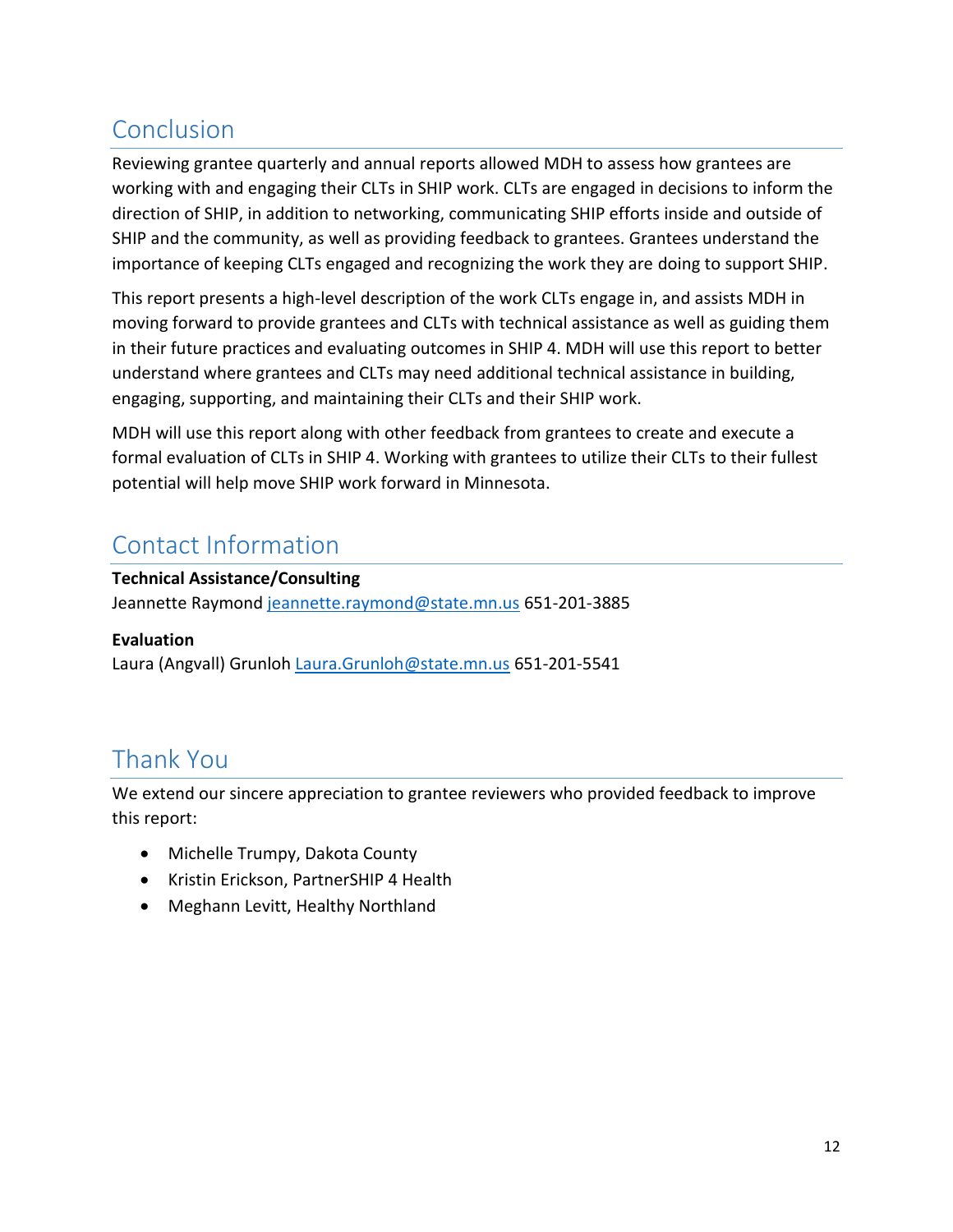| <b>Name</b>           | County               | <b>Grantee name</b>                                                                                   | <b>Email</b>                         |
|-----------------------|----------------------|-------------------------------------------------------------------------------------------------------|--------------------------------------|
| Meghann Levitt        | Carlton              | <b>Healthy Northland</b><br>(Carlton, Cook,<br>Lake, St. Louis with<br>Aitkin-Itasca-<br>Koochiching) | meghann.levitt@co.carlton.mn.us      |
| Diana Madsen          | Cottonwood           | Des Moines Valley<br>(Cottonwood,<br>Jackson, Nobles)                                                 | Diana.Madsen@DVHHS.org               |
| Michelle Trumpy       | Dakota               | Dakota                                                                                                | Michelle.Trumpy@CO.DAKOTA.MN.US      |
| Crystal Hoepner       | <b>Douglas</b>       | Horizon (Traverse,<br>Grant, Douglas,<br>Pope and Stevens)                                            | crystalh@horizonph.org               |
| David Johnson         | Hennepin             | Hennepin                                                                                              | David.Johnson2@hennepin.us           |
| Komal Mehrotra        | Hennepin             | Hennepin                                                                                              | Komal.Mehrotra@hennepin.us           |
| Kelly Corbin          | Olmsted              | Olmsted                                                                                               | corbin.kelly@CO.OLMSTED.MN.US        |
| Meaghan Sherden       | Olmsted              | Olmsted                                                                                               | sherden.meaghan@co.olmsted.mn.us     |
| Kristin Erickson      | <b>Otter Tail</b>    | Partnership4Health<br>(Clay-Wilkin,<br>Becker, and<br>Ottertail)                                      | KErickso@co.ottertail.mn.us          |
| Gretchen Etzler       | Scott                | Scott                                                                                                 | Getzler@co.scott.mn.us               |
| Laura Dahl            |                      | <b>Quin County</b><br>(Kittson, Marshall,<br>Pennington, Red<br>Lake and Roseau                       | lauradahlquinchs@wiktel.com          |
| Jaya (Ginter) Davis   | Ramsey               | St. Paul/Ramsey                                                                                       | jaya.ginter@co.ramsey.mn.us          |
| LaReesa<br>Sandretsky | Healthy<br>Northland | <b>Healthy Northland</b><br>(Carlton, Cook,<br>Lake, St. Louis with<br>Aitkin-Itasca-<br>Koochiching) | SandretskyL@CommunityHealthBoard.org |

# <span id="page-13-0"></span>Appendix A: Evaluation Consultation Group Participants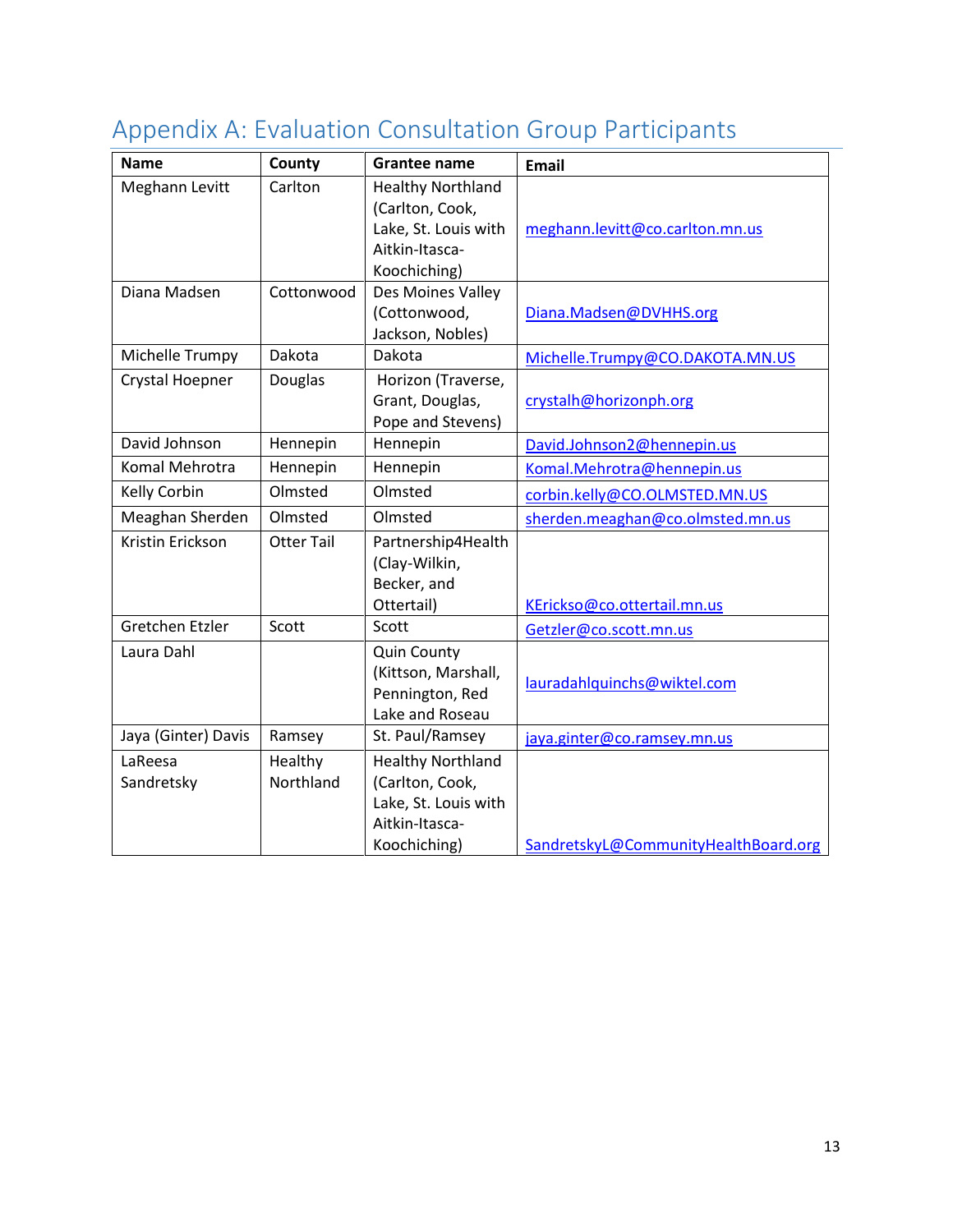# <span id="page-14-0"></span>Appendix B: Roles of CLTs

### Community Leadership Teams

The design of the Statewide Health Improvement Program (SHIP) relies on harnessing the strengths and resources of multiple community partners to advance policy, systems, and environmental changes (PSE) as a way to create conditions that support the health of all people in Minnesota. Each grantee is required to have a Community Leadership Team (CLT) that provides support for local PSE work to reduce obesity and tobacco use.

But what are the core roles of the CLTs? What does it mean to be leaders for health in a community? How can the CLT advance the vision and mission of SHIP? What kind of technical assistance and training is needed to support CLT members and the staff who coordinate these leadership teams?

In 2014, MDH staff, grantees and community leadership team members worked together to answer these questions. They identified five core roles for CLT members, put forward a set of three leadership principles, and identified some areas where technical assistance and training could support the core roles and leadership principles.

This document reflects the outcomes of these discussions. This is not meant to be prescriptive – each grantee can determine the roles and leadership definition for its own CLT – but to provide a starting place and focus for technical assistance and training.

### Leadership for Health

The first two leadership principles were adopted from a model developed by Public Allies<sup>1</sup>. Public Allies is grounded in the conviction that "leadership is an action many can take, not a position few can hold." They believe that everyone can make a difference and can work to inspire others to believe in themselves, step up, and act.

The third leadership principle was lifted up during the 2014 discussions.

#### Leadership Principles

 $\overline{a}$ 

- **1) Leaders take responsibility to work with others on a common goal. For example:**
- Leaders do "with" not "for" or "to" communities
- **Example 1** Leaders work well with others
- Leaders think beyond their own organization's goals and interests
- Leaders are aware of power and privilege and are accountable for who is at "the table" diversity and inclusions are actions, not ideas
- Leaders build trusting relationships so that addressing tensions or conflicts is constructive and can lead to creative innovation

<sup>1</sup> See Public Allies Web Site: http://www.publicallies.org/site/c.liKUL3PNLvF/b.2775807/k.C8B5/About\_Us.htm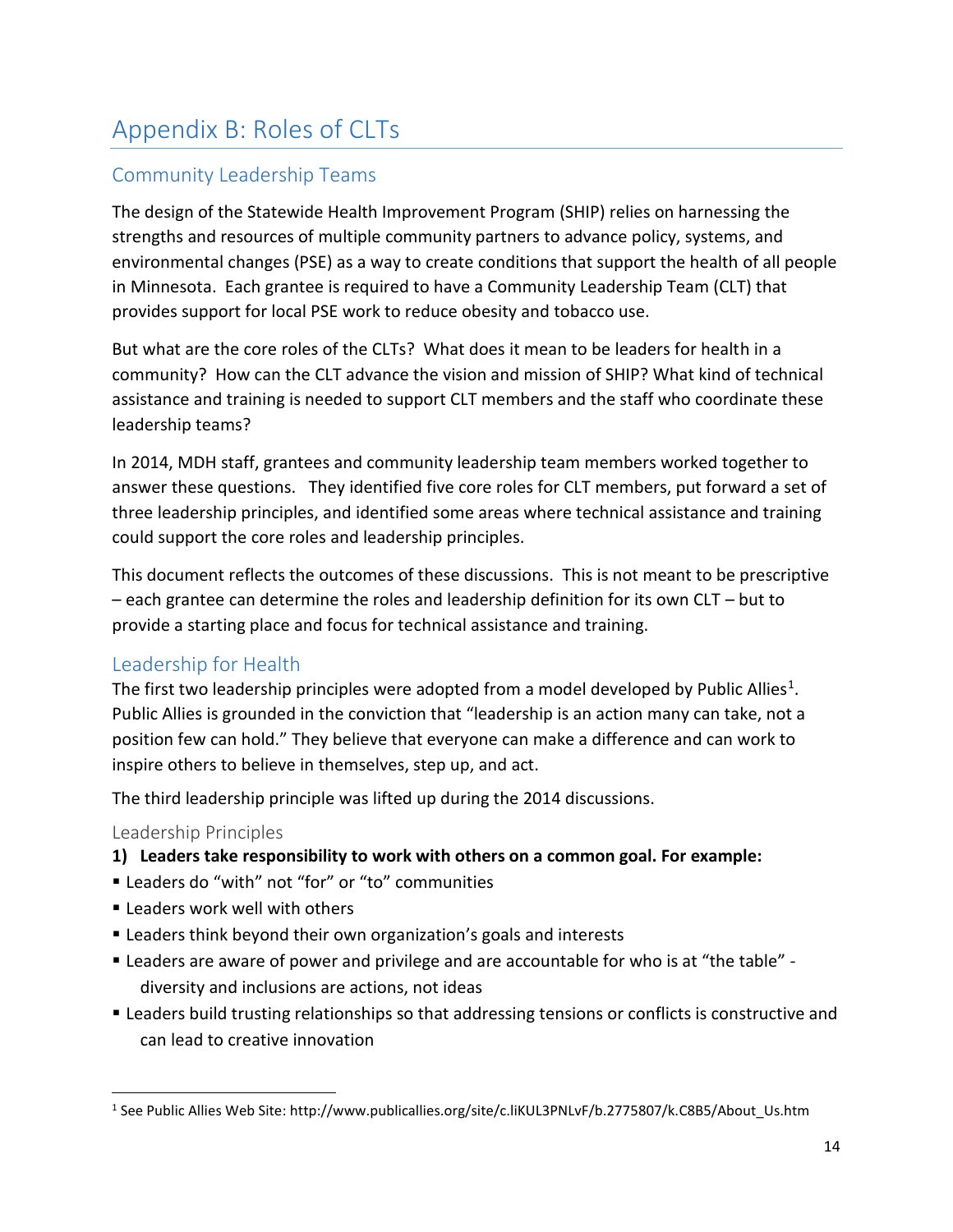#### **2) Leaders practice values that make them credible and effective. For example:**

- Leaders listen
- **ELEADERS recognize current assets**
- Leaders *s*ustain efforts by mobilizing community assets and strengths and by developing the community's capacity and resources to make decisions and take action
- **Example 1** Leaders hold the effort accountable to its goals

### **3) Leaders learn new knowledge and skills to support their work towards a common goal. For example:**

- **Leadership development**
- **Power and asset mapping**
- Policy, systems and environmental change
- **Quality improvement**
- **Strategic questioning**
- **Legislative process**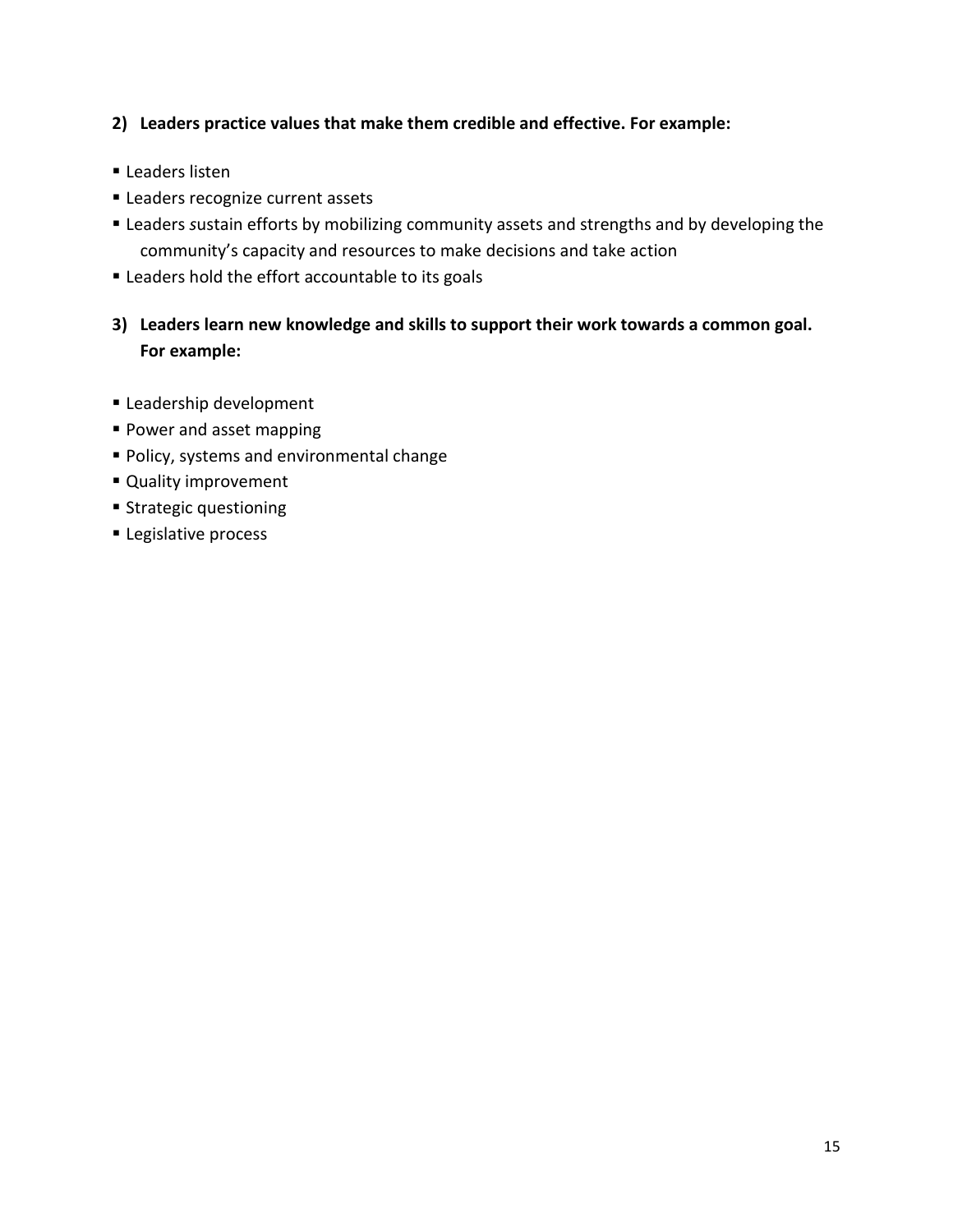| <b>Five Core Roles for Community Leadership Teams</b><br>Leadership is an action many can take, not a<br>position few can hold.                                                                                                                                                                                                   | <b>Tools for SHIP Coordinators and CLTs</b><br>Technical assistance and training to support the roles                                                                                                                                                                                                     |
|-----------------------------------------------------------------------------------------------------------------------------------------------------------------------------------------------------------------------------------------------------------------------------------------------------------------------------------|-----------------------------------------------------------------------------------------------------------------------------------------------------------------------------------------------------------------------------------------------------------------------------------------------------------|
|                                                                                                                                                                                                                                                                                                                                   | and leadership principles. Grantees with established<br>CLTs reflected the need for other technical assistance<br>on topics such as refreshing membership, reenergizing<br>CLT meetings, and other issues related to long-standing<br>groups.                                                             |
| <b>Advisor/Decision Maker</b><br>Bring and share their discipline's perspective<br>Prioritize and help to focus the work<br>п<br>Identify additional opportunities or approaches<br>٠<br>Facilitate bidirectional communication - from<br>п<br>SHIP to the community, from the community to<br><b>SHIP</b>                        | <b>Advisor/ Decision Maker</b><br>Develop range of brainstorming facilitation<br>tools<br>Conduct power mapping<br>٠<br>Conduct asset mapping<br>٠<br>Provide options for CLT's to consider<br>٠<br>Facilitate prioritization<br>$\blacksquare$<br>Determine how to get community input<br>$\blacksquare$ |
| <b>Connector/Networking</b><br>Understand each partner's role<br>Network - build relationships and alliances<br>٠<br>Consider who is missing and identify potential<br>п<br>partners<br>Build on community assets and strengths<br>٠<br>Connect SHIP to people and resources<br>п<br>Leverage connections to advance SHIP goals   | <b>Connector/Networking</b><br>Structure questions to get feedback from the<br>community<br>Support CLT members to do one-on-ones<br>٠<br>Support CLT members to do networking in<br>٠<br>group setting                                                                                                   |
| Articulator of a shared and inspiring vision<br>Speak about the efforts in a positive light<br>٠<br>Publically represent the effort<br>٠<br>Communicate within personal and professional<br>п<br>realms<br>Promote the vision and mission                                                                                         | Articulate a shared and inspiring vision<br>Develop a vision with CLT members<br>Prepare CLT members to present on SHIP vision<br>п<br>and efforts<br>Prepare CLT members to speak with the media at<br>٠<br>events                                                                                       |
| <b>Advocate</b><br>Speak to decision makers and policy makers at<br>the local and state level<br>Promote policy, systems and environment<br>п<br>change for health<br>Aligning programmatic efforts with PSE changes<br>٠<br>Support SHIP program<br>٠<br>Provide flexibility to advocate as some partners<br>п<br>are restricted | Advocate<br>Prepare CLT members to advocate with decision<br>and policy makers for local policy, systems and<br>environment changes for health<br>$\blacksquare$<br>Connect CLT members to related advocacy efforts<br>(statewide partnering organizations around<br>transportation, tobacco, etc.)       |
| Hold the effort accountable to the shared goals<br>and values<br>Ask good and sometimes hard questions<br>Evaluate what went right, what could have<br>٠<br>gone better and what could be done differently                                                                                                                        | Hold the effort accountable to the shared goals and<br>values<br>Develop shared goals<br>٠<br>Develop shared values<br>٠                                                                                                                                                                                  |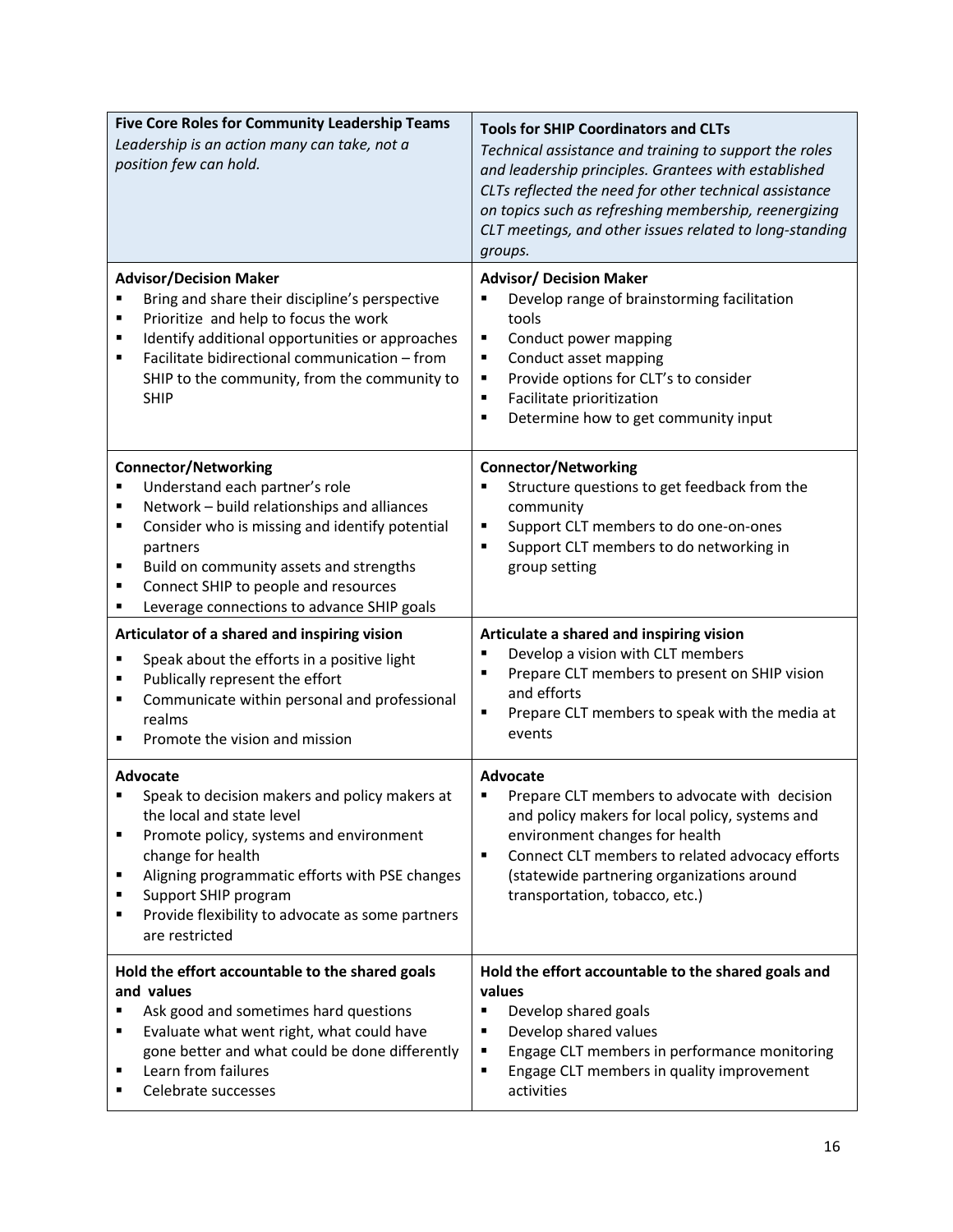| <b>SHIP Strategies (N=21)</b>     |           |                                                                                                                                                                 |
|-----------------------------------|-----------|-----------------------------------------------------------------------------------------------------------------------------------------------------------------|
| <b>Active Living</b>              | $\bullet$ | Panel Presentation on Active Living and Sustainability                                                                                                          |
|                                   |           | Active Living for All Training                                                                                                                                  |
|                                   |           | Active Living in the Community Training                                                                                                                         |
|                                   | $\bullet$ | Active Living Strategies and Opportunities                                                                                                                      |
|                                   |           | National Rail~volution Conference                                                                                                                               |
| General                           | $\bullet$ | <b>Blue Zones Presentation</b>                                                                                                                                  |
|                                   | $\bullet$ | Strategy-Specific Presentations/Trainings/Guest Presentations                                                                                                   |
|                                   |           | <b>Community Health Topics</b>                                                                                                                                  |
|                                   | $\bullet$ | Presented Success Stories from Around MN in all Strategy Areas                                                                                                  |
| Healthy Eating in the             | $\bullet$ | Minnesota Food Charter Findings for SE/SC MN Region and Local Feast                                                                                             |
| Community                         | $\bullet$ | Healthy Eating in the Community Training                                                                                                                        |
|                                   | $\bullet$ | <b>Community Food Planning Workshop</b>                                                                                                                         |
| Healthy Eating in                 | $\bullet$ | <b>MDE Presentation: Federal Smart Snack Guideline</b>                                                                                                          |
| <b>Schools</b>                    | $\bullet$ | Presentation: Healthy School Food Update                                                                                                                        |
|                                   | $\bullet$ | Healthy Eating Training for Health Equity Partners                                                                                                              |
| <b>Healthy Eating/Physical</b>    | $\bullet$ | <b>Presentation: School Health Guidelines</b>                                                                                                                   |
| <b>Activity in Schools</b>        | $\bullet$ | Trainings: School Nutrition and Physical Activity                                                                                                               |
| Tobacco                           | $\bullet$ | Presentation: Tobacco and SHIP Tobacco Projects                                                                                                                 |
|                                   | $\bullet$ | <b>Education on E-cigarettes</b>                                                                                                                                |
| <b>Worksite Wellness</b>          | $\bullet$ | Presentation: Worksite Wellness - Focusing on the Business Case for<br><b>Breastfeeding</b>                                                                     |
| Healthcare                        | $\bullet$ | <b>Healthcare Strategy Presentation</b>                                                                                                                         |
| <b>Foundational Skills (N=19)</b> |           |                                                                                                                                                                 |
| <b>Health Equity</b>              |           | "How can we create opportunities for all Minnesotans?" Health Equity<br><b>Training</b>                                                                         |
|                                   |           | Education on Health Disparities and Health Equity                                                                                                               |
|                                   |           | Understanding of health disparities, health equity and identifying concern<br>areas related to health inequity                                                  |
|                                   | $\bullet$ | <b>Health Equity Presentation</b>                                                                                                                               |
|                                   | $\bullet$ | <b>Bridges Out of Poverty</b>                                                                                                                                   |
|                                   | $\bullet$ | Health Equity and How/Why It's Tied to SHIP                                                                                                                     |
|                                   | $\bullet$ | Health Equity as It Pertains to Active Living                                                                                                                   |
|                                   |           | <b>Health Equity Training</b>                                                                                                                                   |
|                                   |           | Education on health equity and the importance of policy, system and<br>environmental changes, and how this work will help improve the health of<br>the citizens |

# <span id="page-17-0"></span>Appendix C: Training Offered to CLT members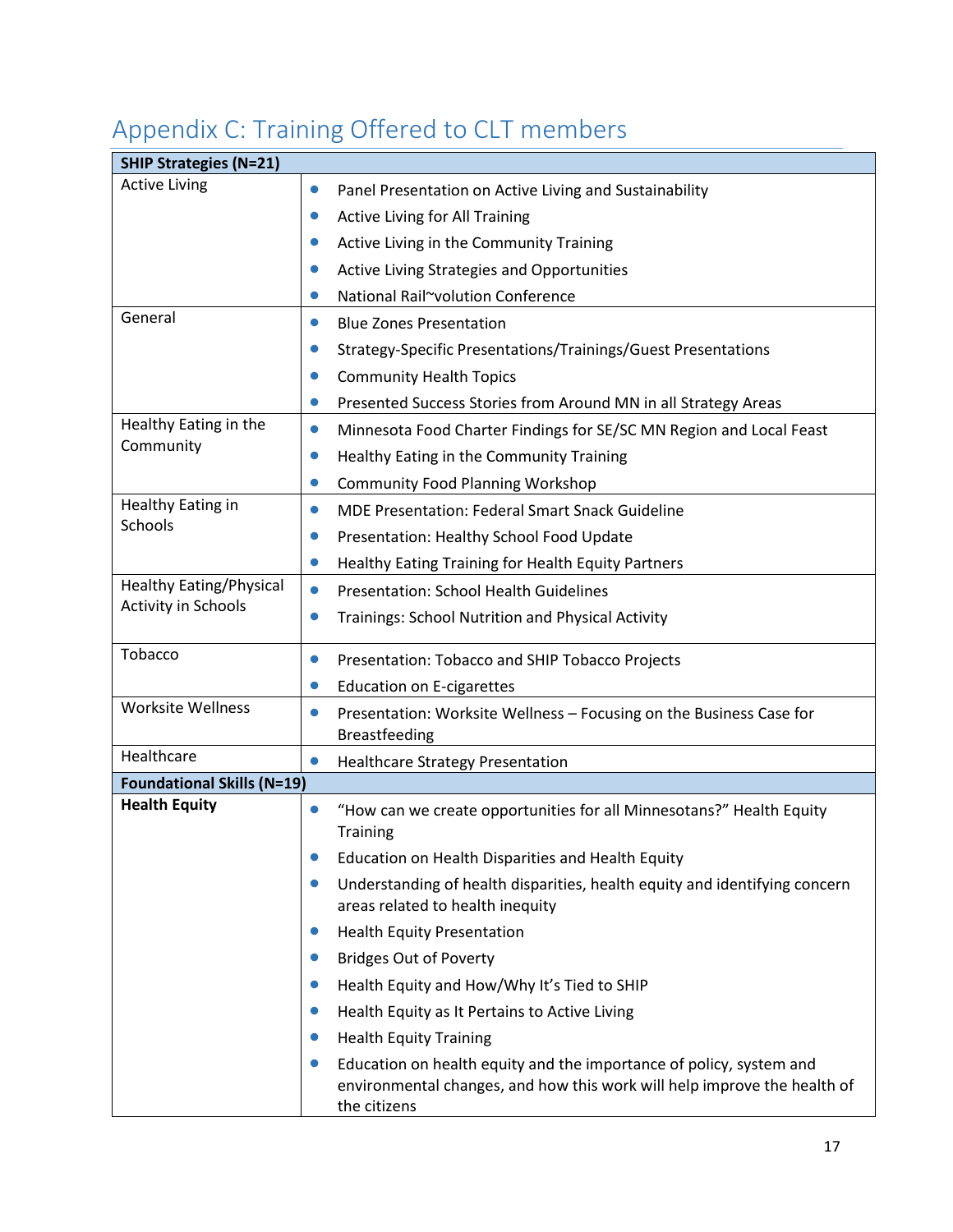|                                                      | <b>Health Equity Webinar</b><br>$\bullet$                                                                                                             |  |  |
|------------------------------------------------------|-------------------------------------------------------------------------------------------------------------------------------------------------------|--|--|
| Communication                                        | <b>Spokesperson Training</b><br>$\bullet$                                                                                                             |  |  |
|                                                      | <b>PSE and Branding</b>                                                                                                                               |  |  |
|                                                      | <b>Communication 101 Training</b><br>$\bullet$                                                                                                        |  |  |
|                                                      | <b>Communication Training</b><br>$\bullet$                                                                                                            |  |  |
|                                                      | <b>Communication/Messaging Trainings</b><br>$\bullet$                                                                                                 |  |  |
| <b>Community</b>                                     | <b>Camp Engagement Training</b><br>$\bullet$                                                                                                          |  |  |
| <b>Engagement</b>                                    | Asset mapping and one on one visits and interviews<br>$\bullet$                                                                                       |  |  |
|                                                      | Education on current political landscape of the region with focus to create<br>regional grass roots support for those that support SHIP work          |  |  |
|                                                      | <b>Community Engagement Principles</b>                                                                                                                |  |  |
| <b>SHIP Orientation (N=8)</b>                        |                                                                                                                                                       |  |  |
| $\bullet$                                            | Local SHIP efforts (from SHIP 1) and modification and adoption of the CLT charter                                                                     |  |  |
| $\bullet$                                            | Kick-Off Event/Partner Training (learn about SHIP)                                                                                                    |  |  |
| Inform and educate on SHIP related work<br>$\bullet$ |                                                                                                                                                       |  |  |
| SHIP presentation on past and future work<br>0       |                                                                                                                                                       |  |  |
| 0                                                    | Education on SHIP, PSE, approved/unapproved expenses                                                                                                  |  |  |
| $\bullet$<br>impact the community.                   | Training on cross sectional work in SHIP. Reviewing how policy, system and environmental changes                                                      |  |  |
| Education on SHIP goals and objectives<br>0          |                                                                                                                                                       |  |  |
| <b>Educate members on SHIP 3</b>                     |                                                                                                                                                       |  |  |
| <b>Assessment and/or Planning (N=3)</b>              |                                                                                                                                                       |  |  |
|                                                      | Wilder Research presented Community Health Assessment Findings                                                                                        |  |  |
| County Health Rankings data                          |                                                                                                                                                       |  |  |
| <b>Education on Needs Assessment</b>                 |                                                                                                                                                       |  |  |
| <b>General Information (N=3)</b>                     |                                                                                                                                                       |  |  |
|                                                      | CEO and President for Institute for Clinical Systems Improvement (ICSI), presented on population<br>medicine and population health for the triple aim |  |  |
| $\bullet$                                            | Health in all Policies focus at the MPHA Annual conference, Local Public Health Assessment and<br>Planning (LPHAP) overview and discussion            |  |  |
| Gallup: Strengths Finder 2.0                         |                                                                                                                                                       |  |  |
| <b>Training Information (N=3)</b>                    |                                                                                                                                                       |  |  |
| $\bullet$                                            | Training opportunities to help build capacity on CLT                                                                                                  |  |  |
| attended or not)                                     | Trainings specific to CLT expertise (emailed out to members, but does not measure if CLT member                                                       |  |  |
| $\bullet$<br>and through a blog                      | Promote trainings and other learning opportunities for CLT through CLT meetings, monthly newsletters                                                  |  |  |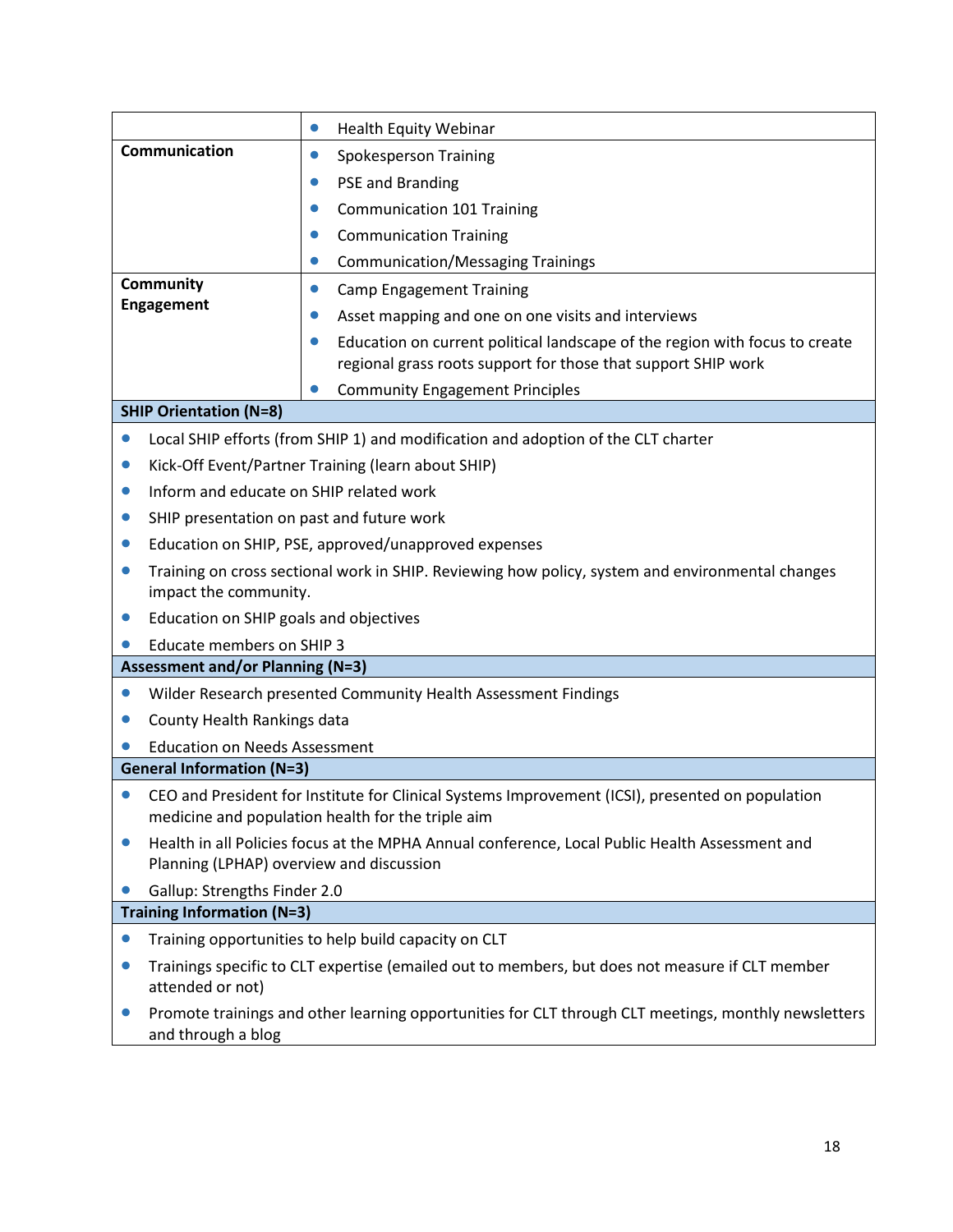# <span id="page-19-0"></span>Appendix D: How CLTs Helped Grantees Meet Work Plan **Objectives**

#### CLTs were engaged and interested in the work

**CLT members who were engaged in their roles helped grantees meet work plan objectives.** There is evidence that a large piece of keeping CLT members interested and engaged in SHIP work was for SHIP coordinators to communicate directly and regularly with CLT members. SHIP coordinators communicated with CLTs in various ways. Grantees described how SHIP coordinators would email, send newsletters, call, and talk to CLT members individually between meetings. Grantees also reported that facilitating regular meetings with the CLT members was recommended in keeping CLT members engaged in the work.

**Grantees depended on CLT feedback to make sure the needs of the CLT were met.** Grantees reported that listening and asking for feedback from the CLT is important in keeping CLT members engaged. The data described how grantees asked for frequent SHIP and CLT meeting specific feedback from CLT members. A few grantees have described administering CLT satisfaction surveys. Grantees reported they ensured the date, location, and timing of the meetings worked for CLT members. They also made sure the meetings were using the CLT members' time wisely.

**Grantees used various methods to recognize CLT members internally.** Grantees have reported recognizing CLT members individually by creating certificates of partnership, and providing verbal recognition. The data described how grantees communicated frequently about the importance of the CLT and how grateful they were for the CLT's time and commitment. Many grantees have reported on recognizing their CLT members' time and commitment by providing food and refreshments at every meeting.

**Grantees recognized their CLT externally.** Grantees not only recognized their CLT internally, but also externally. Grantees reported taking photographs of the CLT and posting them on social media sites. They discussed highlighting successful work completed by the CLT on their website. Another grantee described having a local newspaper article feature the CLT's work and picture. Grantees recognized CLT members by promoting the CLT's work.

**Grantees communicated the importance of the CLT on SHIP 3 work plan objectives.** Grantees described how important it was to communicate the influence of the CLT on the progress of SHIP in their communities. Grantees reported informing the CLT on the importance of the work being completed in their communities, of the CLT members themselves and on success. Grantees reported the importance of this communication and how it makes CLT members feel that their work and time are valued.

**Grantees discussed offering incentives to CLT members during their meetings.** Many grantees described offering various personal and professional development opportunities as well as other benefits to CLT members. These development opportunities were in the form of trainings,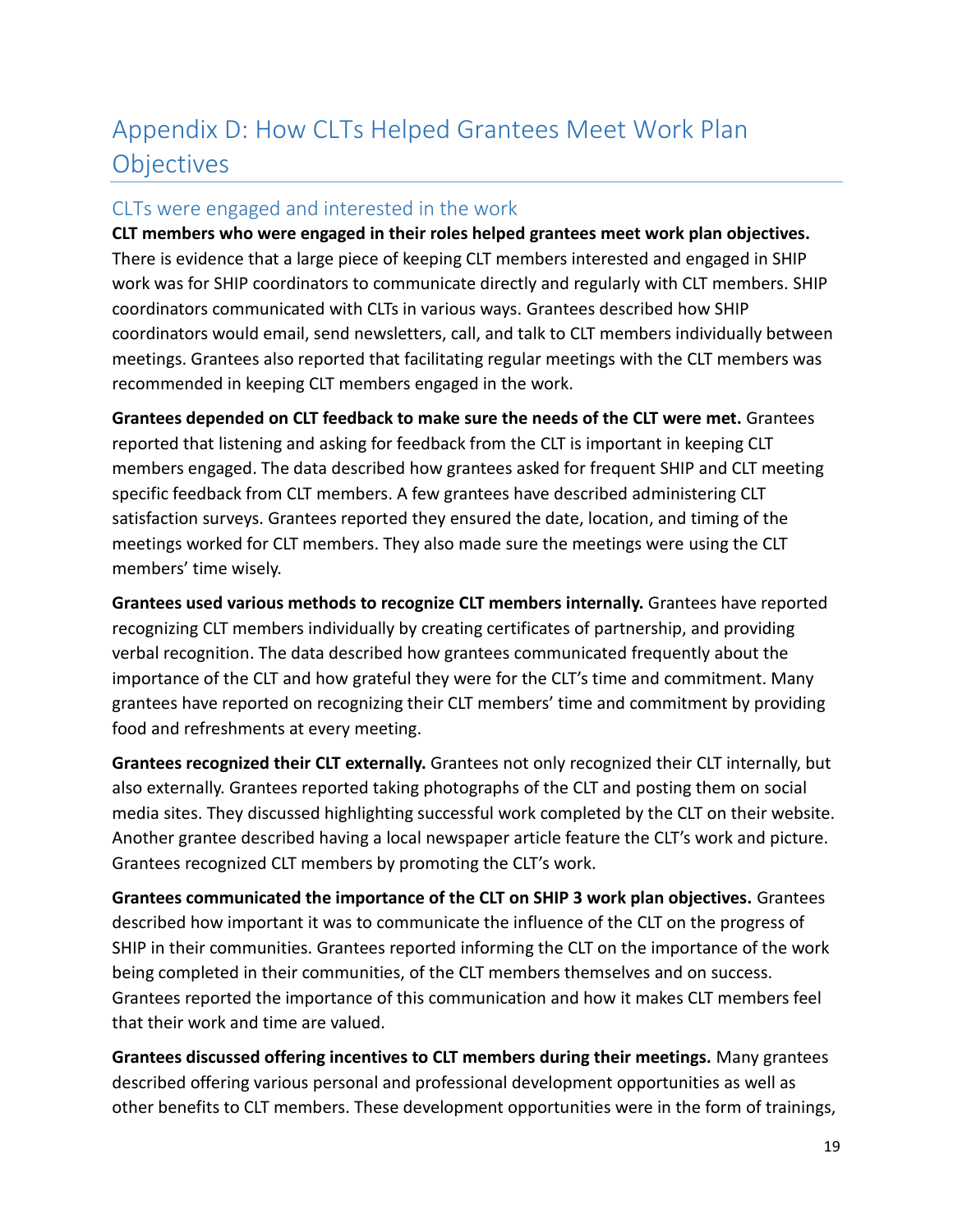guest speakers, and education as well as leadership and advocacy opportunities. One grantee leveraged the Gallup: Strengths Finder 2.0 leadership training with their CLT. Other grantees described providing CLT members with leadership and advocacy opportunities through leading projects in the community or with their employers to help further SHIP work. Grantees reported that they selected opportunities for CLT members who supported their roles on the team as well as in their professional lives. Several grantees reported providing CLT members with food and refreshments at each of the CLT meetings.

## CLTs helped inform the direction of SHIP and supported SHIP work in the community

**Grantees engaged CLT members in strategic planning to carry out SHIP 3 work plans.** Once the structure and roles of the CLT were organized, CLT members were engaged in creating the SHIP work plan. Many grantees reported involving CLT members in providing ideas for and creating the work plan to help lay the foundation of SHIP work within their respective communities. In response to a prompt about how CLT members helped grantees meet work plan objectives, involving community members early in the planning process was recommended by many grantees.

#### **CLT members supported grantees in planning and assessing strategies in the community.**

Grantees reported that CLTs had strategic planning meetings throughout the planning and implementation of SHIP 3 where members assisted with ongoing planning and assessment of the SHIP 3 strategies in the community. Grantees described how CLTs reviewed initiatives that were successful and discussed how they could implement these strategies in other organizations. Strategy-specific workgroups were important throughout the implementation of SHIP 3. Grantees reported that many workgroups met regularly to focus on SHIP work plans, discuss specific topics, and provide input and feedback to the SHIP coordinators.

**CLTs created workgroups (also referred to as subgroups or subcommittees) to help meet work plan objectives**. Many grantees reported that workgroups work on specific topics, although one grantee reported workgroups that worked across all strategies. Another grantee created priority area specific workgroups from the results of a community needs assessment. A few grantees recommend having multiple partners work on one initiative. The data supports that workgroups met to discuss, plan, and implement activities within a specific strategy and were instrumental in getting SHIP 3 work up and running in the community. Grantees stated that workgroups helped to keep members engaged and working on what interested them the most. There is evidence that SHIP coordinators helped CLT members work on partner-specific projects as well as met with CLT members individually to provide feedback on strategy specific work plans.

**The positions CLT members hold in the community are valued and utilized to meet SHIP work plan objectives with mutually beneficial work and interests.** The data described how grantees understand that CLT members bring their own expertise and interests to each meeting.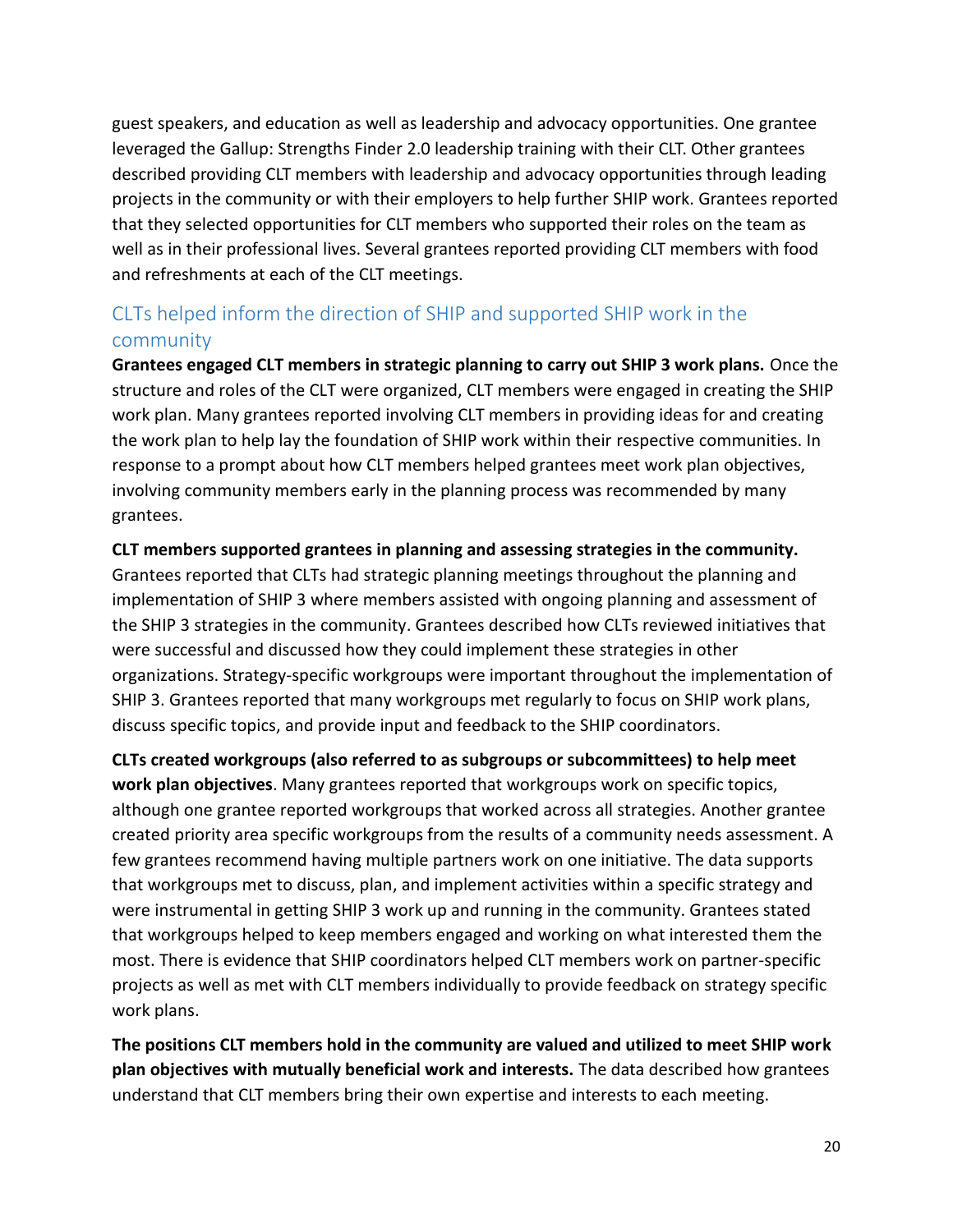Grantees reported providing CLT members with work that interests them and aligns with their own professional strengths and experience. There is evidence that grantees considered CLTs when they scheduled meetings and gave updates that related to CLT members background and interests. Grantees reported facilitating conversations the CLT members started instead of the one grantees had on an agenda. The data described how grantees allowed CLT members to present on their topic of interest and SHIP related work at CLT meetings. Grantees acknowledged and promoted the work of CLT members.

**CLT members completed tasks to meet work plan objectives.** Grantees reported many ways CLT members took on various tasks to assist in reaching the goals of the SHIP work plan. Grantees described CLT members completing tasks such as key informant interviews and focus groups, which assisted in implementing specific SHIP strategy work. Grantees also reported CLT members having assisted in completing community health assessments. One grantee described how their CLT helped guide, lead, and evaluate the SHIP/CTG work in their schools and community by partnering with school and community coalitions.

**CLT members brought their knowledge of the community to SHIP and CLT meetings to target SHIP work.** Grantees reported that CLT members helped inform SHIP staff about different community events and community specific venues as well as created lists of potential groups to engage with. One grantee reported using the community health assessment as a discussion piece in targeting areas for SHIP work. Grantees described facilitating a community discussion with community leaders, current CLT members, and LPH where they defined problems, set goals and objectives, identified indicators along with completed action plans for SHIP 3.

**CLT members provided expertise and knowledge of the community and helped connect SHIP staff to other partners or similar initiatives in the community.** Grantees reported that many CLT members represented organizations directly involved with SHIP or had a potential to become involved in SHIP. CLT meetings provided time for CLT members and SHIP staff to discuss SHIP projects. Grantees described how CLT members presented on their organizations' SHIP activities at CLT meetings. CLT members provided expertise and knowledge of the community and helped connect SHIP staff to other partners or similar initiatives in the community.

**CLT members networked internally.** Grantees reported how the networking that occurred between CLT members assisted in moving SHIP work forward. The data provided evidence that CLT members offered support to other members with their SHIP work.

**CLT members networked externally.** The grantee data provided examples of CLT members connecting externally with various community stakeholders, SHIP partners, and potential partners. Grantees described how CLT members discussed success stories across counties, which helped other CLT members implement similar initiatives in their own areas.

**CLT members helped build new community partnerships.** Many grantees described how their CLT members helped SHIP coordinators build partnerships in the community. Grantees reported how CLT members helped SHIP to partner with community groups and people with similar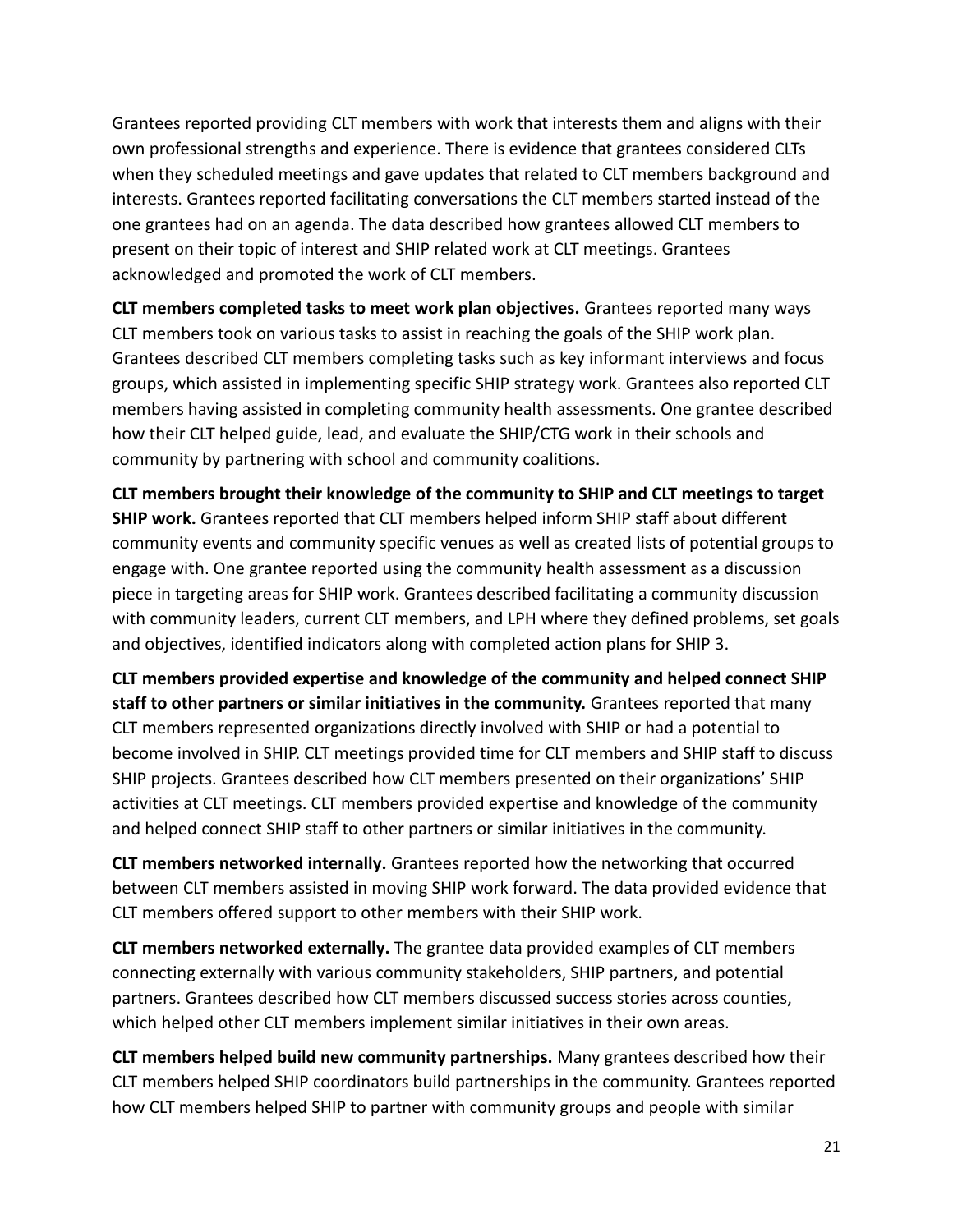interests. CLT members suggested people and organizations for SHIP staff to connect with. Some grantees reported CLT members reaching out and facilitating their own one-on-one partnership meetings.

**SHIP staff depended on CLT members for their community and personal connections, especially when looking for new partners.** A few grantees reported CLT members connected with the leaders in their organization regarding SHIP work in the community and how it could fit into their organization. These grantees recommend having CLT members explore their personal and professional organizations or other connections that could be considered as potential partners in carrying out SHIP.

**CLTs networked with existing groups with similar interests.** Grantees described how CLTs and SHIP staff looked for ways to connect with existing groups, organizations, and individuals already engaging in work similar to SHIP initiatives. The data described how CLTs and SHIP staff connected with other local health coalitions with similar goals and objectives.

**CLT members engaged with the community.** Grantees reported that CLT members not only hosted community engagement meetings, but also attended community events to engage with various leaders regarding SHIP and how it fits into their community. Grantees described how CLT members engaged the community on specific strategy work and provided new connections to community partners. Grantees reported that CLT members also helped select members for different community councils.

**CLT members promoted SHIP in the community.** Grantees reported how members helped to create a tagline to use with their branding. Grantee data described how CLT members promoted SHIP to other community members and organizations. Grantees discussed how CLT members promoted SHIP accomplishments to MDH, county boards, city councils, and other organizations as well as citizens in the community. One grantee reported their CLT members promoted the concept of health in all policies. Another grantee described how their CLT improved the implementation and reach of SHIP by promoting complementary initiatives throughout the community to enhance community ownership and participation in SHIP efforts.

**CLT members assisted in finding other community funding opportunities.** The data from the grantee reports described how CLT members discussed other funding opportunities, outside of SHIP funding, to expand their resources and efforts in the community.

### CLTs were involved in decision making

**CLT members supported grantees with Request for Proposal (RFP) applications.** CLT members provided input on Request for Proposals (RFPs) for funding opportunities outside of SHIP. Grantees reported that members assisted in creating objectives to be included in RFPs they organized as well as recommend funding priorities and discussed the budget across strategies and partners.